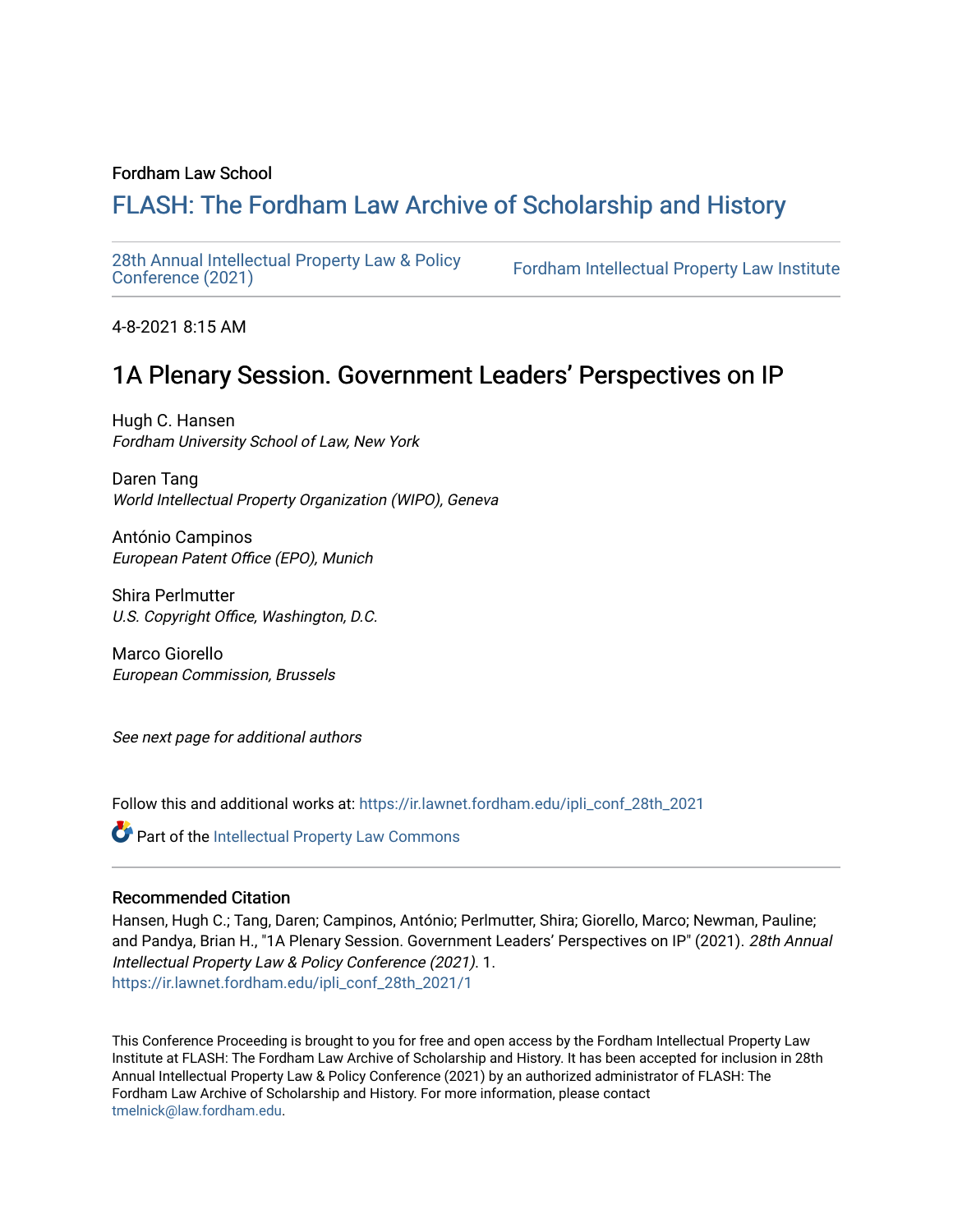## Authors

Hugh C. Hansen, Daren Tang, António Campinos, Shira Perlmutter, Marco Giorello, Pauline Newman, and Brian H. Pandya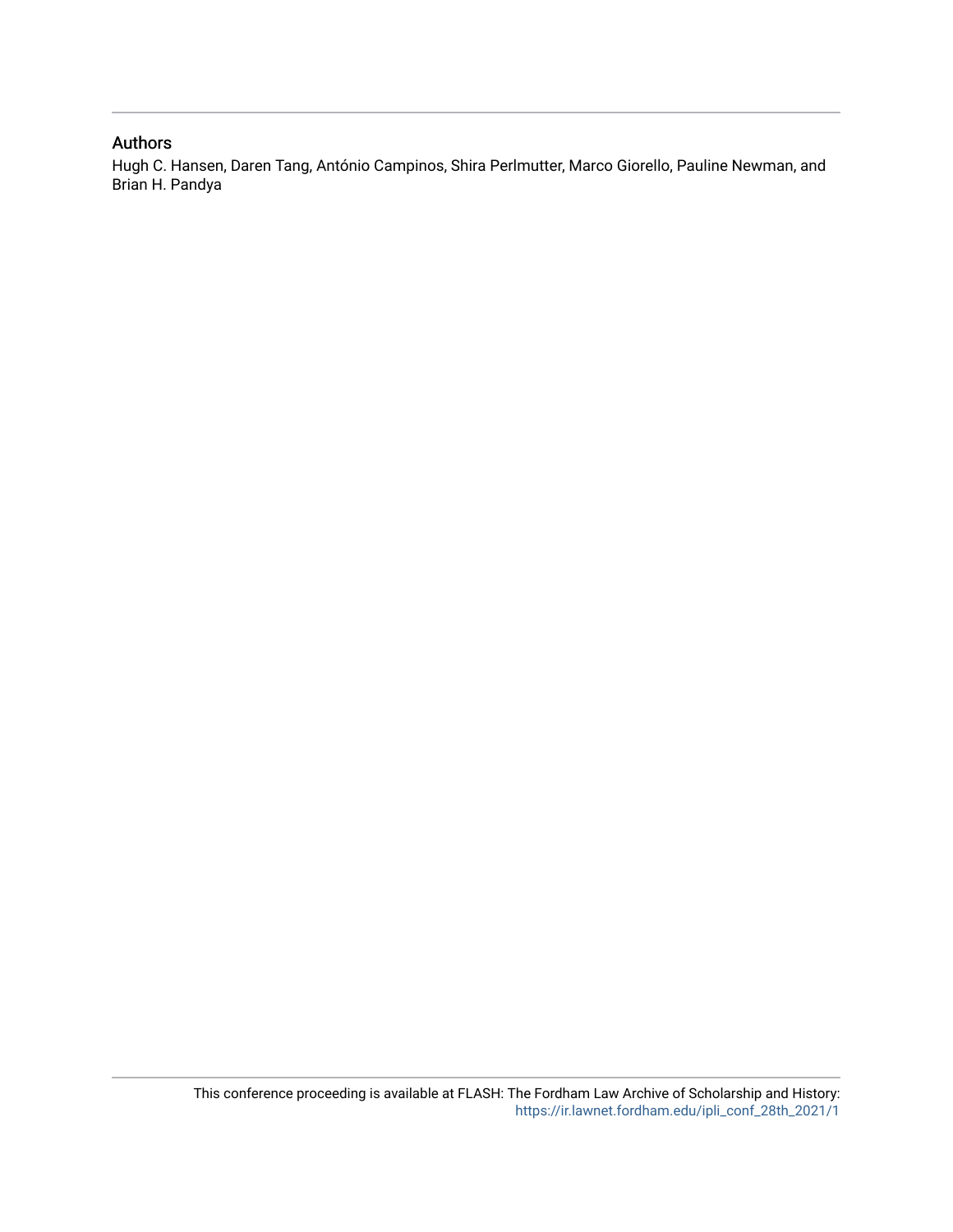## **Emily C. & John E. Hansen Intellectual Property Institute**

## **TWENTY-EIGHTH ANNUAL CONFERENCE INTERNATIONAL INTELLECTUAL PROPERTY LAW & POLICY**

*Thursday, April 8, 2021 – 8:15 a.m.*

**SESSION 1: Plenary Sessions 1A.** *Government Leaders' Perspectives on IP*

*Moderator:*

**Hugh C. Hansen** *Fordham University School of Law, New York*

*Speakers***:**

**Daren Tang**

*World Intellectual Property* Organization *(WIPO), Geneva The Pandemic and Beyond: What Lies Ahead for the Global IP System*

> **António Campinos** *European Patent Office (EPO), Munich The Role of IP Offices in a Sustainable Patent System*

> > **Shira Perlmutter** *U.S. Copyright Office, Washington, D.C. Future Directions for U.S. Copyright*

**Marco Giorello** *European Commission, Brussels The Last 10 Years of Copyright Policy in the EU*

**Renata Hesse** *Sullivan & Cromwell, LLP, Washington, D.C. SEPs Again: Is the New Madison Approach Old News?*

*Panelists:*

**Pauline Newman** *U.S. Court of Appeals for the Federal Circuit, Washington, D.C.*

> **Brian H. Pandya** *Duane Morris LLP, Washington, D.C.*

> > \* \* \*

1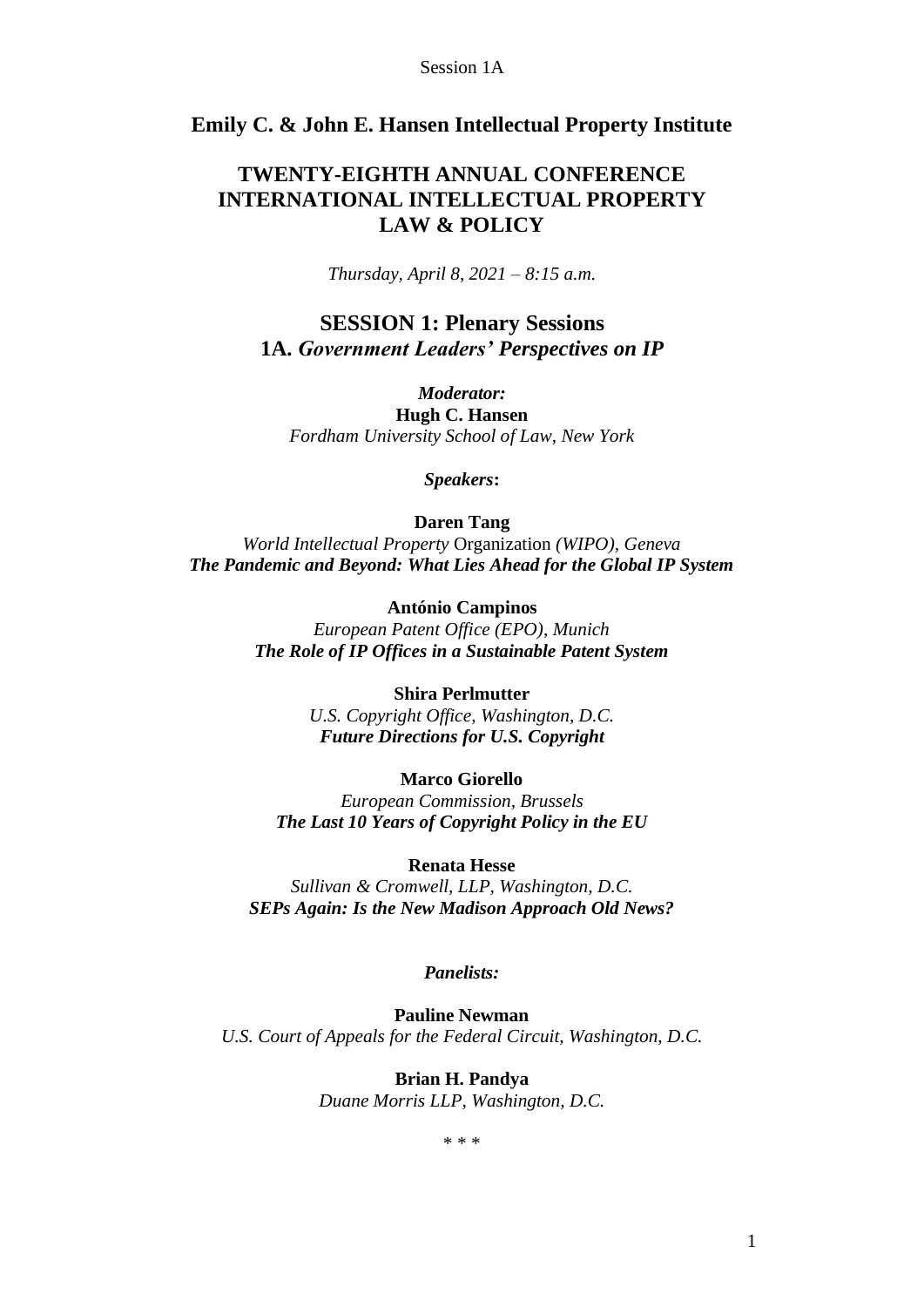HUGH C. HANSEN: Welcome, everybody. This is our 28th Annual Conference. It would have been the 29th, but you all know what's going on.

First, let me just say welcome everybody to the Fordham IP Conference. Every year, we have wonderful people attending. It was averaging 500 people, with fantastic faculty from around the world, and tremendous support from our sponsors. Our sponsors are fantastic; we could not put on a conference without them and we're very, very, very thankful for their support.

This is the Government Leaders' Perspectives on IP. All I'm going to say is who the speaker is and the organization. The information about each speaker is online. Over the years we find that we'd rather use the time to speak. All right. Our first speaker is Daren Tang, and his bio is there. One of the things I noticed he left out of his bio, which upsets me a little bit, is he didn't say that he has been a speaker at the Fordham IP Conference. I will make up for that omission. Daren is the new Director General (DG) of the WIPO.<sup>1</sup> We're really talking about leaders here. Welcome, Daren. I'm going to hand the stage over to you.

DAREN TANG: Good morning, Hugh. It's good to see you again. The last time I was with you was in person in beautiful New York in April. I hope we have that next year. I look forward to that. Also, I want to say hello to António, Shira, Marco, Renata, and of course, to thank Brian and Judge Newman for being our panelists this morning. I know Hugh is the hardest taskmaster in the world. I'm going to go right into my three points, and then I welcome the Q&A and the discussion.

The three points I'm going to make, the first point is that from my point of view as a new DG of WIPO, coming previously from Singapore, from Southeast Asia, from Asia, Asia Pacific region, is that the good news is that innovation is becoming globalized. Northeast Asia is now one of the shapers of the global IP ecosystem, and that's including, joined by other regions of the world, Southeast Asia, South Asia and what I see and what we see is pockets are emerging in Latin America, in Africa, Middle East, Central Asia. This trend you will see in the next 5 to 10 years.

Let me give you some stats to help drive on that point. Last year, Asia really accounts for more than half  $53.7\%$  of all PCT<sup>2</sup> following activity with North-East Asia forming the lead in this area. Globally, Asia has close to 66.8% of all global patent applications worldwide, close up to out of 7 of 10 IP filings for trademarks and industrial designs come from Asia as well. In 2019, China, Japan, Korea, and India were in the top 10 overall for IP filings. 6 out of 10 R&D dollars are being spent in Asia. In the 2020 WIPO Global Innovation Index, some of the leading countries like top of the category where countries like India, Republic of Korea, Malaysia, Singapore, Vietnam, all identified as global innovation leaders, along with Chile, Mexico, Costa Rica, and Latin America and South Africa, Mauritius, Kenya, and Tanzania in Sub-Saharan Africa.

We see the picture all over the world: innovations becoming globalized. It's not just in Europe, in America, but more and more parts of the world. On the creative industry side, Bollywood now produces more films, or the most films in the world. 1,200 for Bollywood, 800 for Hollywood. I think Nollywood

<sup>&</sup>lt;sup>1</sup> World Intellectual Property Organization.

<sup>2</sup> Patent Cooperation Treaty, June 9, 1970, 28 U.S.T. 7645, 1160 U.N.T.S. 23.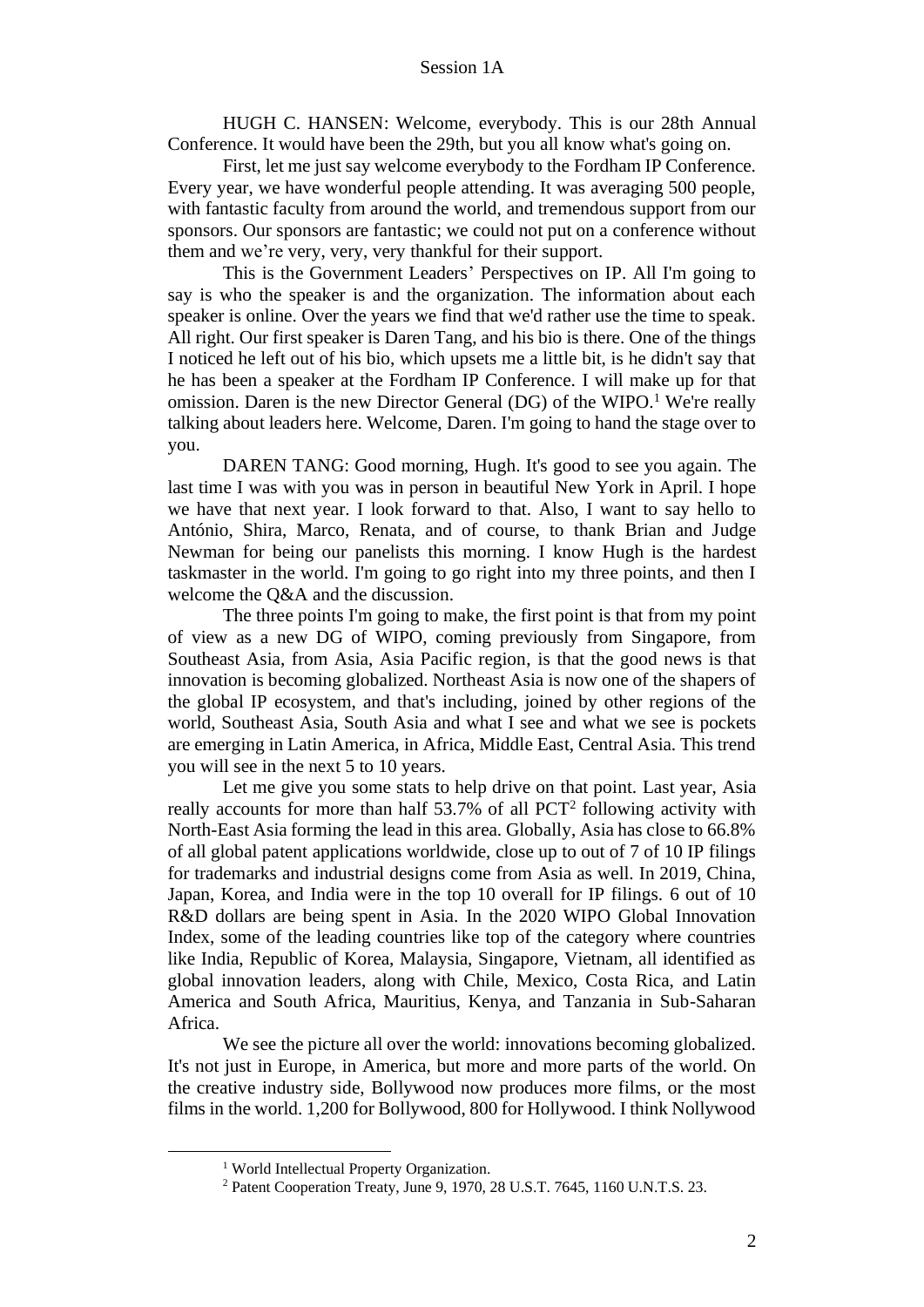is probably second place, maybe surpassing even Hollywood. What we are beginning to see is that the recognition is coming in, in terms of awards. You have a Korean film winning the Oscar last year. You have African artists winning the Grammys this year. I think this tremendous rise in innovative and creative work around the world, it's leading to something very interesting.

Look at jurisprudence, for example. In China, just in 2019, there were almost half a million IP cases that were concluded. That's a 50% increase from the previous year. IP caseloads are also increasing in Korea and Japan as well. The decisions last year from the Chinese courts were discussed by IP lawyers, IP academics on the AI, and human authorship. This is the *Baidu* case<sup>3</sup>, as well as the *Shenzhen and Yingxun* case<sup>4</sup>.

Then I think that you've got the famous *Xiaomi v. InterDigital* case, which was a  $SEP<sup>5</sup> FRAND<sup>6</sup>$  dispute that was litigated in both Wuhan<sup>7</sup> and Delhi<sup>8</sup>.

In such a warm environment, my exaltation to the Fordham community is to increase your focus even more on other parts of the world, increase your focus, and to study, observe and engage with IP developments all over the world. I know that there's a China segment Hugh that you organized, led by Mark Cohen. We need more Mark Cohens to study more the parts of the world, to lead conversations around IP developments in Southeast Asia and South Asia and Middle East. My dream is for you, Hugh, to have more of these segments that we can have a global survey of IP developments around the world. That's my first point.

My second point: it's moving away from geography to focus on what I see as a hidden tsunami of growth in intangible assets. This is not just IP. It's about data, about know-how in the global economy. If you look at most industrialized economies, a large part of the economy is really in intangible assets. A 2017 WIPO study showed that intangible capital comes with twice the value of manufacturing production as compared to traditional tangible capital.<sup>9</sup> If we look at S&P 500, we look at what Ocean Tomo's valuation is, close to 90% of the valuation of the S&P 500 is in intangible assets. Global evaluation of intangible assets around the world, some estimates to be around 20 trillion US dollars, which is the size of the US economy. It's a huge growth in intangible assets as innovation and creativity drive asset creation away from traditional

Biaozhun Biyao Zhuanli Xuke Feilv Zhengyi Caijue Jiufen An (小米通讯技 术有限公司等

<sup>3</sup> Beijing Feilin Law Firm v Baidu Corporation, No 239 [2019] (Civil First Instance, Beijing Internet Ct. April 25, 2019) (China).

<sup>4</sup> Shenzhen Tencent Computer System Co., Ltd. v. Shanghai Yingxun Technology Co., Ltd., (2019) Yue 0305 Min Chu No. 14010 Civil Judgment (Nanshan District People's Ct., Shenzhen, Guangdong Province, November 24, 2019) (China).

<sup>5</sup> Standard essential patents.

<sup>6</sup> Fair, reasonable, and non-discriminatory.

<sup>7</sup> Xiaomi Tongxun Jishu Youxian Gongsi Deng Su Jiaohu Shuzi Gongsi Deng

诉交互数字公司等标准必要专利许可费率争议裁决纠纷案) [Xiaomi Communication Technology Co., etc. v. InterDigital, Inc., etc., A Dispute over Standard Essential Patents Licensing], Dec. 4, 2020, (2020) E 01 Zhi Min Chu 169 Zhi Er. (Wuhan Intermediate People's Ct. Sept. 23, 2020).

<sup>8</sup> Interdigital Technology Corporation & Ors. v. Xiaomi Corporation & Ors., (2021) I.A. No. 8772/2020 in CS(COMM) 295/2020 (India).

<sup>&</sup>lt;sup>9</sup> World Intellectual Property Organization, Intangible Capital in Global Value Chains, 2017, available at https://www.wipo.int/publications/en/details.jsp?id=4225.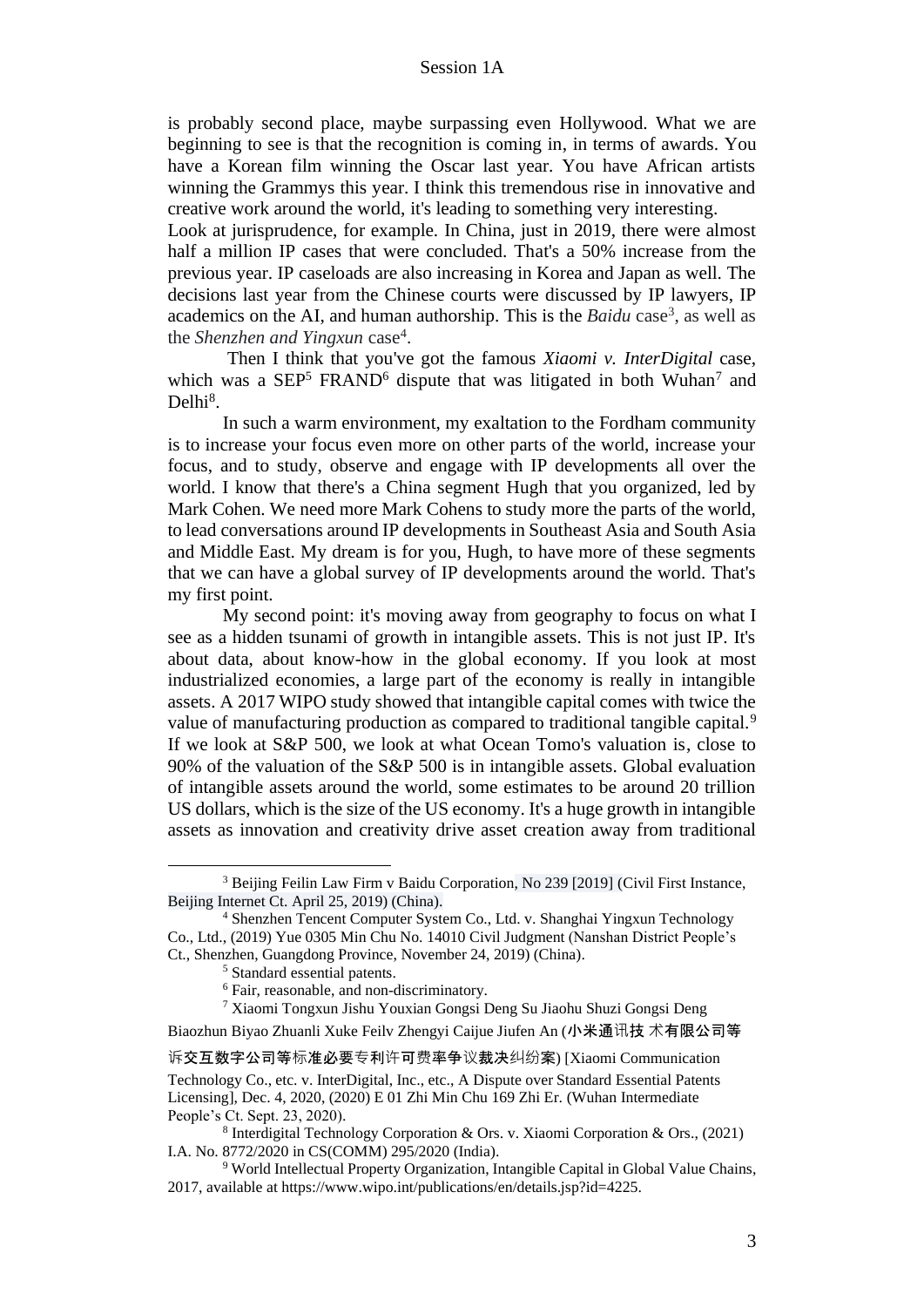assets like commodities or resources and other property, into IP, intangible assets, and data.

The challenge we have is that we still lack a common way to value, collateralize, monetize these assets. We lack an understanding of how this asset class is connected to the larger economy, connected to trade, to finance, to the global economy even. I think governments are struggling, and we need to pay attention to this. Academics and researchers and IP officers and IP professionals need to pay attention to this.

I think, again, I want to make an exaltation to the Fordham community. It's not just about law anymore. It's about bringing lawyers and economists and the financiers and all the different stakeholders in the larger, broader innovation ecosystem together so that we can study this area. What WIPO can do is perhaps it can play a role as convener on some of these conversations, but the deep study of these things, it's something that we hope that the community begins to look at.

My third point is: what are WIPO's plans in the next chapter given this spectrum of globalized innovation, which I think will carry on despite challenges to the global community, despite challenges to the multilateral system, and given the rise of intangible assets as economies transformed themselves into an intangible asset-based economy. Well, WIPO will continue doing the things that we do well, traditionally. We'll continue being the best we can in providing services in terms of the international registries that we run. We will try to continue being the best we can in terms of helping to bring countries together to shape international norms, and to provide assistance so IP offices and other stakeholders, in terms of providing products and services that help them to do their job well.

But I think they need to go beyond this. What WIPO wants to do now, what the new team that we have put together wants to do now, is to go beyond that to see how we can broaden the work of WIPO. Beyond looking at just the legal, technical aspects of IP, which is still important but not enough, but to look how we can take IP to the ground. How can we use IP to help  $SMEs$ , <sup>10</sup> for example, use IP to translate the ideas, translate their creations into economic growth. Help people look at IP as a tool for jobs, as a tool for attracting investments, as a way of supporting economic growth, as a way of supporting social vibrancy. I think IP officers themselves are looking at how they can transform themselves in this new way. Not just to be IP regulators anymore, but to be IP advocates, IP promoters, to be innovation agencies, participating in the core movements and transformations of their economies.

Then one of the things that I want to challenge all of us is that I sense a growing IP skepticism in the world, and I think this is something which we need to address. How we're going to address this, I think we need to engage better with views. We need to engage better with the men in the street. We need to bring the message of IP to the men and women in the street, to let them know that IP is connected to them. Let them know that IP's part of their lives as well. IP's relevant to them. I think these are the things in which WIPO will be looking into. We look forward to working with many of the partners in this room, IP officers, regulators, the academics, the researchers, and the IP professionals, to really help IP be connected, be relevant and be alive to people in the street.

<sup>&</sup>lt;sup>10</sup> Small and medium-sized enterprises.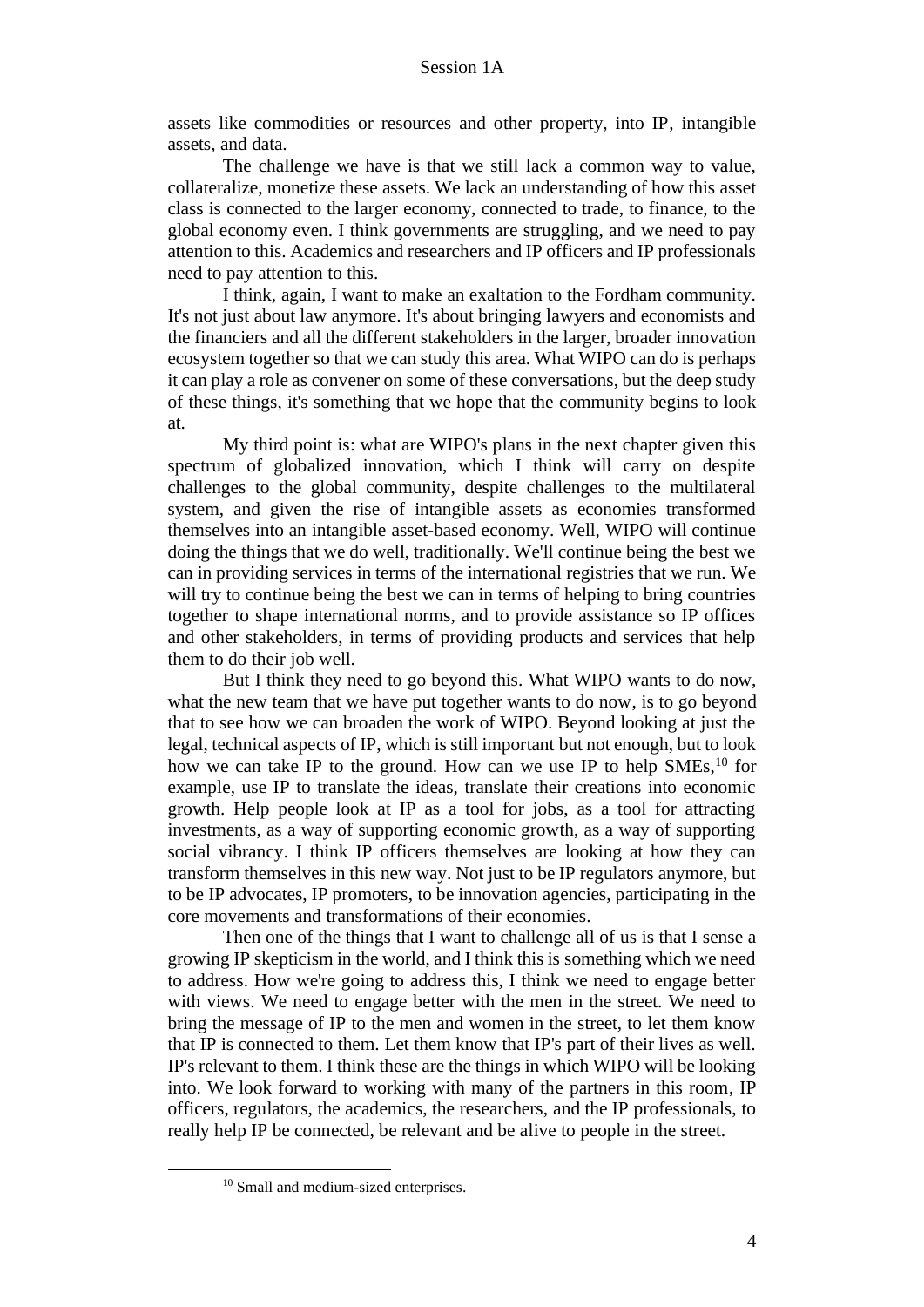Here with that, I know that my seven minutes is almost up. I will stop here. I look forward to the discussions. I look forward to hearing from my fellow panelists, and of course from hearing from the Fordham community. It's good to be back again.

HUGH C. HANSEN: Well, thank you, Daren. First question is, now that you're the big cheese, is it what you expected it to be before you got there?

DAREN TANG: Well, you know, Hugh, nothing prepares you for a job like that because it's a combination of three things. You've got the technical part; I think that's the part that I'm most prepared for. I came from a national IP office. When I was in the Singapore National IP office, when you're in a national IP office, you have to get your hands dirty. You have to roll up the sleeves and get into the details, get into the weeds, so to say. But I think the unique thing about being in WIPO is that it's not just a technical agency, it's a UN agency at the same time. There's a lot of interaction between the technical aspects and the political aspects of it. And I think one of the things that is very different from running a national IP office is that what we encounter here is we see the geopolitics of the world affecting the way the organization runs and operates, and we have to take that in account.

Let's take, for example, the normative agenda like WIPO. WIPO doesn't set the nominative agenda. We facilitate members who set the nominative agenda. As you know, many of the items on the normative agenda have been stopped for a long time. From the broadcasting treaty that I know very well, because I used to chair the corporate committee that's been going on for 20 years, to the design law treaty which has been going on for a long time as well.

Of course, the conversations around traditional knowledge; I think here's where the aspirations of the UN system meet the realities of the UN system. I think that's probably something that's, well, it's not affecting just WIPO, but it's affecting all the other UN agencies as well. I think that's the part that has been, not to say different, but that's the part that's a lot more of a feature of the work here in Geneva than it was in the national office.

HUGH C. HANSEN: All right. Daren, how are you going to get the word out? I mean, there's so much going on now in the world. It's almost incredible. Is there room even for the IP message of what IP means, or any of it? Are people up for that, or are they just trying to survive? Also, you have both countries and people within countries that are not firm believers in IP. It's quite a challenge, I would think.

DAREN TANG: Yes. I think, Hugh, it is a challenge, but I think that we have not been very good as an IP community in making IP come alive for people who are not part of the IP pea soup, as I like to call ourselves. We tend to be quite comfortable talking technical and talking about it in a way that fellow technicians or fellow engineers, IP engineers like ourselves, feel comfortable with.

But I do think there's a lot of scope for us to go out there and to tell, very down to earth, and describe in a very down to earth way, how IP has helped the lives of a small struggling community in Cambodia, for example, that we worked with to support their use of the trademark and  $GI<sup>11</sup>$  system to grow their crops and to get better products for pepper. That's changed their lives. To supporting a startup in Kenya. We told that story in the recent edition of WIPO

<sup>&</sup>lt;sup>11</sup> Geographical Indication.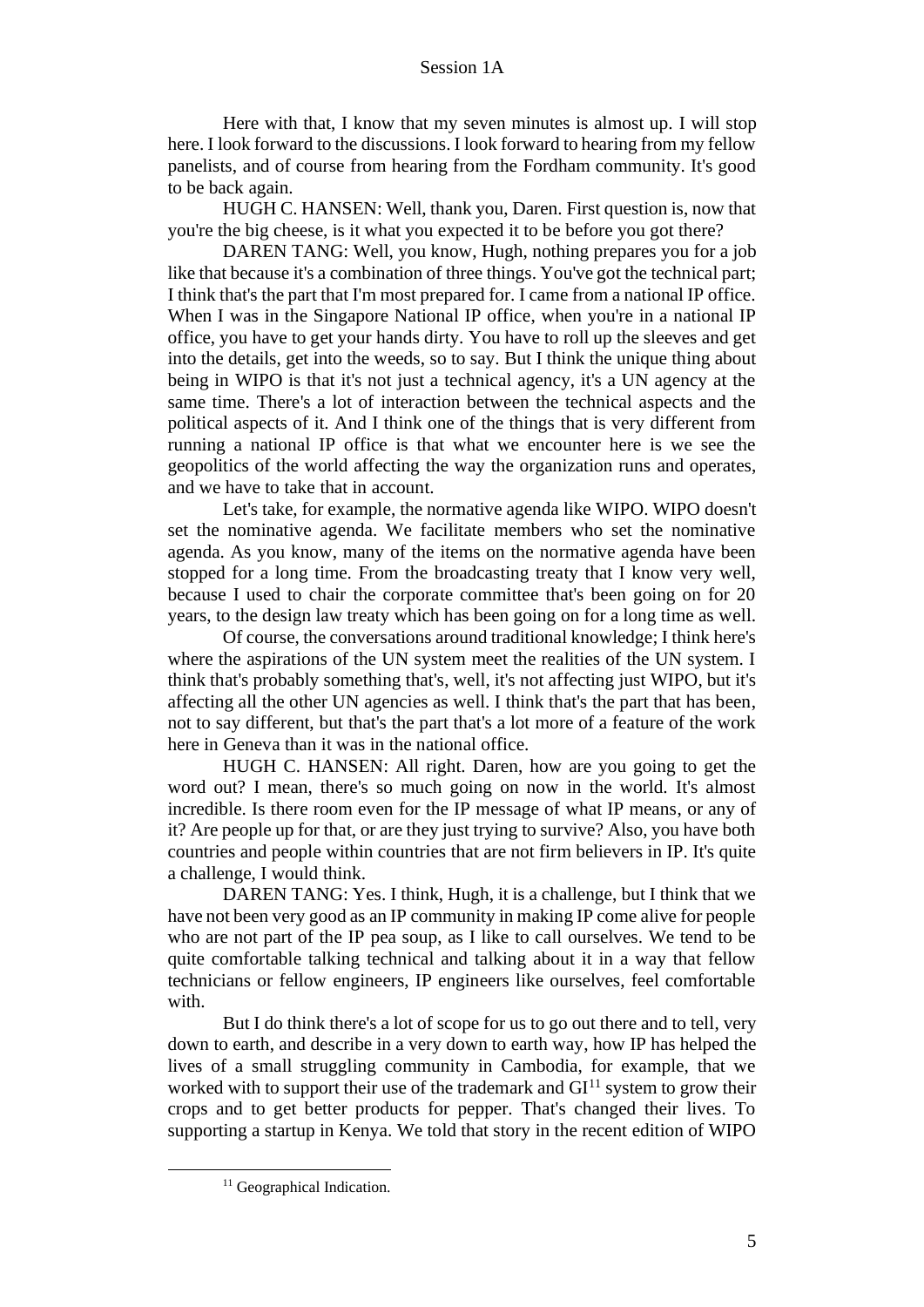magazine.<sup>12</sup> Former UN employee, she gave up her job in the UN, went back to Kenya, designed shoes, and she's using both the trademark and the design system to help her earn a living. She's competing with Nike and Adidas in Kenya, creating jobs in Kenya. We need to tell these stories so that people understand IP is not just for big companies and for industrialized countries. IP is to help SMEs and entrepreneurs and startups, female entrepreneurs, to earn a living and to take the ideas to the market. That's why, this year, WIPO's theme is SMEs taking your ideas to the market because we do believe that. I'm coming from Asia. I have seen how IP can transform the lives of the men and women in the street. That's the story in Asia that I've seen for myself growing up.

HUGH C. HANSEN: Ok. Actually, if you see up in the upper right-hand corner, there's a time clock of five minutes, which never was started, but I think we've actually run over or out of time. Thank you so much. Then we're going to have as long discussion- [crosstalk]

DAREN TANG: Thank you, Hugh.

HUGH C. HANSEN: -at the end. We can revisit these things, and they're all very important. Our next speaker is António Campinos, who I met years ago in the EUIPO.<sup>13</sup> It wasn't called that then. We have a lot of big cheeses here with us today. Now, he's head of the EPO—the European Patent Office. First of all, how long have you been head of the EPO?

ANTÓNIO CAMPINOS: I'm halfway through my mandate, so two and a half years.

HUGH HANSEN: Two and a half years? He was trying to cut off this conversation because he knew it was going to be something he might not want to get involved in, but the trouble with that is I'm running this show. My first question to you is: how do you like it compared to your previous, being head of EUIPO?

ANTÓNIO CAMPINOS: I mean it's difficult not to fall in love with the EPO. It's much bigger than the EUIPO. The EUIPO has close to 1,000 staff in one location. Here, we are close to 7,000 in four locations. The EUIPO is much more legally oriented, so many more lawyers; and at the EPO there are many more engineers and scientists. People who have at least a masters, double masters, but the vast majority have one PhD, two PhDs. We have scientists in all areas of technology, engineers. It's quite an amazing journey. I'm in love. [crosstalk] It doesn't mean that it's easy, but I'm still in love.

HUGH C. HANSEN: All right. It's all yours.

ANTÓNIO CAMPINOS: Okay, so thanks Hugh. Thanks very much for the invitation to speak on this panel. Of course, I'm looking forward, and I know you are as well, to a thought-provoking discussion today. I think this is one of the greatest things about Fordham, is that it forces us always to take a step back and to think about things afresh. Actually, that's what we've been doing a lot at the EPO too recently, and I want to share some of our thinking.

It was the economist, Joseph Schumpeter, an Austrian economist, who developed the idea of a creative destruction and innovation cycle nearly 80 years ago. It might seem strange to talk of an innovation boom when we are in the middle of a pandemic, and a downturn. But actually, that's what some people

<sup>12</sup> Katheryn Carrara, *Enda: Kenya's First Home-Grown Running Shoe*, WIPO Magazine (Sept. 2020), available at https://www.wipo.int/wipo\_magazine/en/2020/03/article\_0005.html.

<sup>&</sup>lt;sup>13</sup> European Union Intellectual Property Office.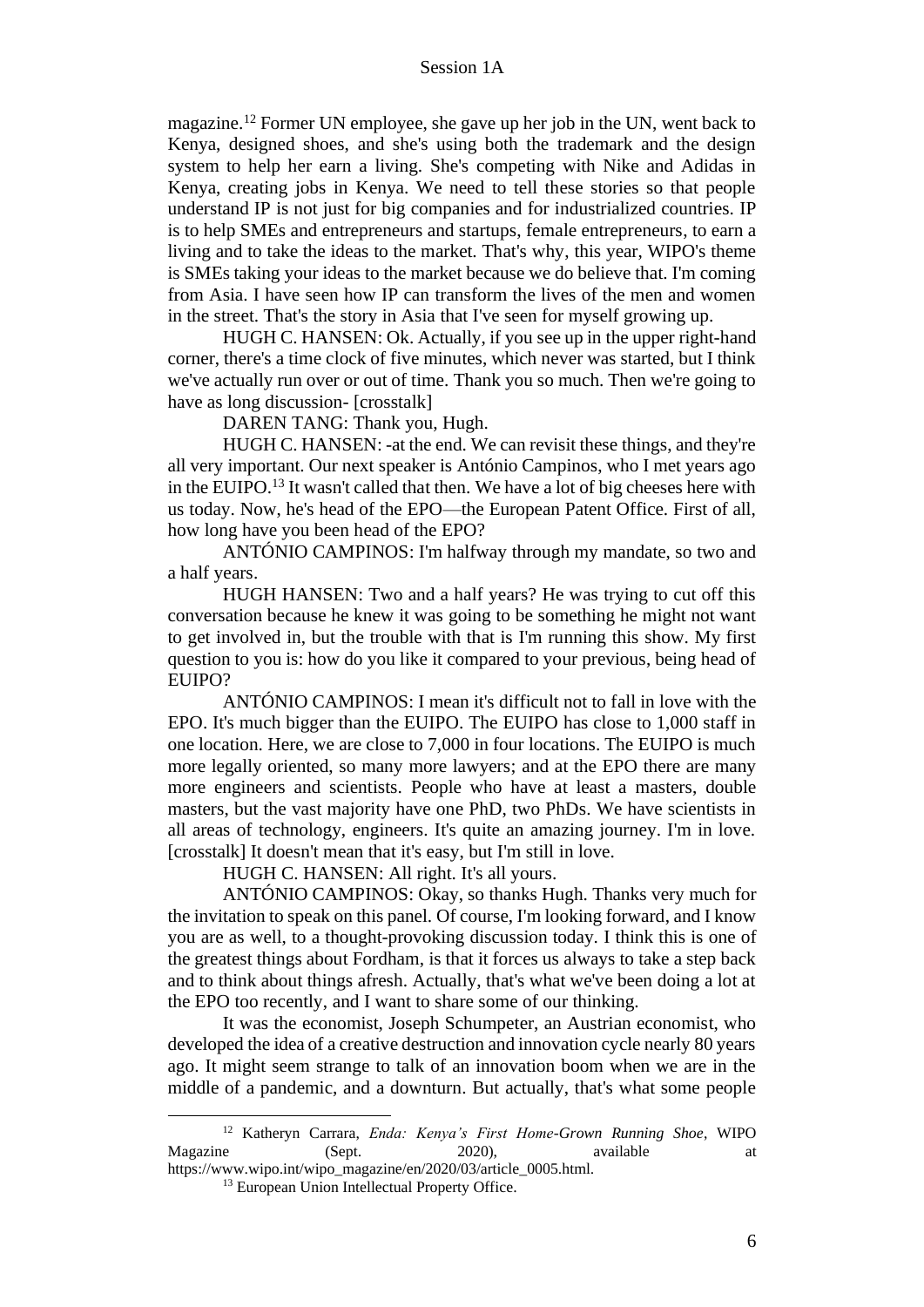are predicting. *The Economist* newspaper, in fact, argued that the 2020s will be a decade of innovation. The BBC has written about countries destined to become innovation superpowers. Of course, the fourth industrial revolution started well before the pandemic, but in a way, it's very possible that the corona crisis is accelerating this process of creative destruction in ways we wouldn't have imagined before last year.

The United Nations Conference on Growth and Development Technology and Innovation Report 2021 shows that the value of fourth industrial revolution technologies in 2018, estimated at \$350 billion (US), is likely to increase tenfold to \$3.2 trillion (US) by 2025 already.<sup>14</sup> What should be our role in all this? Well, I believe that, whatever happens, I do believe that we need to always think about the fundamentals—to respond to changes in technology and business, of course—but also to ensure a strong and sustainable patent system that guarantees predictability and transparency.

At its heart, the patent system is built on two pillars. You know that foundation has served us well since the Paris Convention<sup>15</sup> was signed in 1883—which was one of the earliest multilateral treaties, by the way. One pillar rewards investment in creativity and innovation by granting a temporary monopoly over an invention, to put it simply. The other ensures that the inventions are disclosed to benefit society.

How do we maintain these two pillars as fit for purpose? Above all, I think we must focus on quality. It's true we have always prioritized quality at the EPO, and that is why the EPC, European Patent Convention, <sup>16</sup> foresaw search and examining divisions of at least three people way back in 1973. Quality patents rightly ringfence the invention to those that are novel and possess an inventive step, and don't lead to broad monopolies that would hinder innovation. Instead, they result in robust, enforceable rights, and rights that business can rely on.

The challenge today is greater than ever before. Prior art is growing at an unprecedented pace, and patent applications are becoming more complex as they increasingly cut across different technical fields. That's why we must embrace new tools and technologies.

A fully digitized patent-granting procedure, for example, with paperless workflows, online forums and communication, electronic filing and payments. Above all, better search tools and improved databases to truly master prior art whether we are talking about patent literature, or non-patent literature; and to make this prior art accessible to the division of examiners in an understandable language.

Artificial intelligence is also part of the answer. Not to replace humans, but to improve searching and speed up mundane tasks. To help categorize prior art, for example, and to ensure that each application, patent application, goes to the most appropriate examining team accordingly with the technical fields displayed in the patent application.

Then there are, of course, videoconferences, such as the one we're experiencing today. You know that there has been some resistance to this in

<sup>&</sup>lt;sup>14</sup> United Nations Conference on Trade and Development, Technology and Innovation Report, 2021, available at https://unctad.org/system/files/official-document/tir2020\_en.pdf.

<sup>&</sup>lt;sup>15</sup> Paris Convention for the Protection of Industrial Property, as last revised at the Stockholm Revision Conference, Mar. 20, 1883, 21 U.S.T. 1583, 828 U.N.T.S. 305.

<sup>&</sup>lt;sup>16</sup> Convention on the Grant of European Patents, May 10, 1973, 1065 U.N.T.S. 199.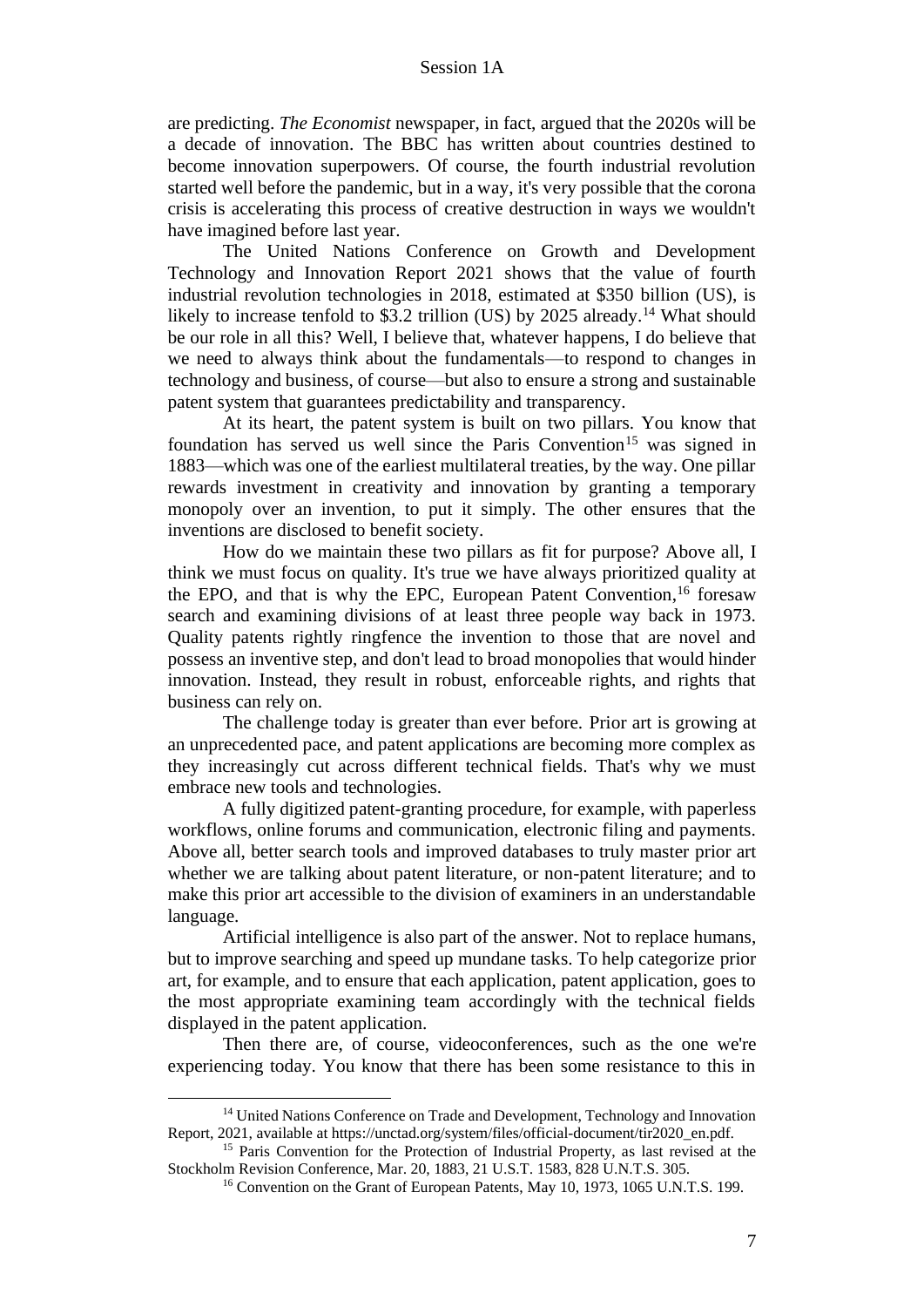Europe. But holding oral hearings by video conference is not just about enforcing social distancing or managing the caseload; or even keeping the wheels of justice turning. It also creates greater accountability and transparency and promotes knowledge sharing. Just to give you an example: we broadcasted an enlarged board of appeal hearing online in July last year. More than 1,500 people logged in. What a great learning opportunity. You could never do that before video conferencing. We recently held the first-ever digital European qualifying examination. We conducted an exam for almost 3,800 candidates with 24 hours of papers over five days, and a choice of three languages. We had 80 online invigilators supervising audio and video. A tremendous achievement by everyone involved, for sure.

But it means more than that. It offers access for all aspiring patent attorneys across Europe, wherever they may be. It is a truly level playing field. Soon, we will be launching the European Patent Administration Certificate for formality officers and creating a new generation of paralegals. That will, of course, be digital from day 1. On the 17th of June, we will host the European Inventor Award online for the very first time. Of course, I invite you all here to join us for that important event. All of these initiatives are about maintaining, and even improving, patent quality.

By the way, they also have other benefits. On quality of life, on the environment, on inclusivity, on empowering future generations. We know we must embrace them in a sustainable way, so we will be working with our partners, staff, and stakeholders. We will be rigorous in respecting data protection. In developing, continually reviewing policies in data handling and privacy, especially as we make more and more use of cloud-based services.

We will also reach out to more communities. We will be revamping our 400-strong PATLIB (PATent LIBrary) centers in research centers, universities, business centers, and national patent offices in all of our member states. To help universities turn fundamental research into commercial innovation and support the SMEs, in particular to create and manage their IP portfolio.

You know, we talk a lot about patent information. Our Espacenet database,<sup>17</sup> for instance, contains nearly 130 million documents that can be searched free of charge, and that's fine, but we need to move to an era of patent knowledge. Not only for businesses, or universities, but for the media and, of course, for our policy makers. Another thing we can do is to create a forum for debate. Bring together people with different views and experiences, just like you do here at Fordham. To help with that, we are going to create a patent observatory. It will conduct analysis. It will collect data. It will help identify emerging trends that will support research and effective policy making. We're also reaching out across society. That's another lesson we've learned in the past year.

We have to do better to meet and understand groups that traditionally haven't engaged fully with the patent system. That awareness, that engagement, has to start early, and it has to be pervasive. The European Patent Academy's role is being reinforced to support patent education and awareness. We don't do enough to support teaching on IP in Europe. Over in the US, I think, you're further ahead than we are. IP knowledge is taught in more disciplines. But here in Europe, learning about patents is only the norm for those studying law. We

<sup>17</sup> Available at https://worldwide.espacenet.com.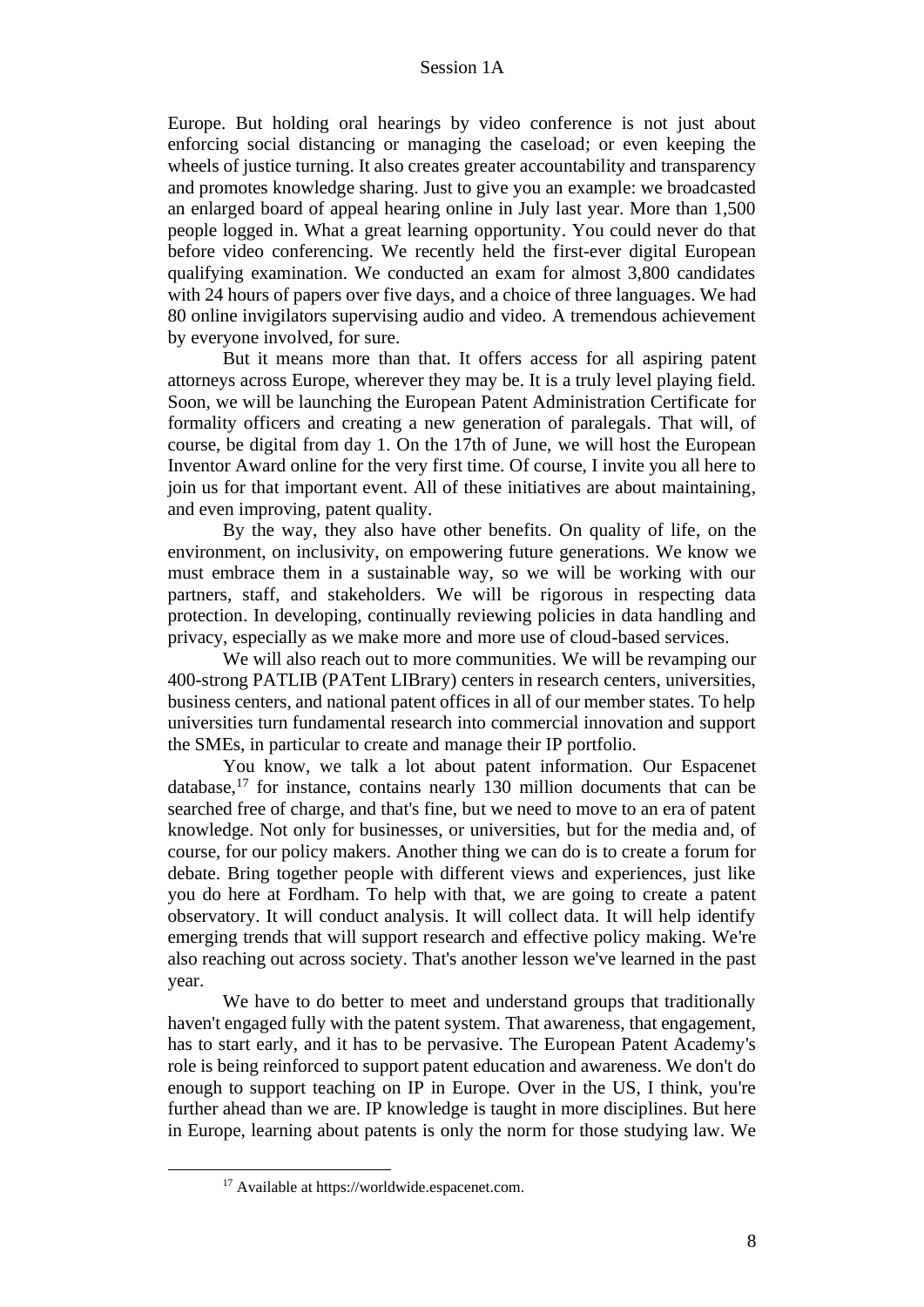have to break that cycle and start spreading patent knowledge into different disciplines. To engineers, chemists, physicists, computer scientists and so on.

We have to keep reaching beyond Europe, too. Working more closely with our international partners, with our 38 member states. Cooperation is clearly at the heart of our organization, and we take that cooperation beyond Europe by playing an active role in the Trilateral and IP5. We must build on this work with initiatives to develop or complete common IT tools, and also to converge our processes and procedures, where possible, to create benefits for all the different actors that exist in our innovation ecosystem.

To conclude, as this new innovation cycle is in the process of accelerating, we must ensure that the patent system remains fit for purpose. That means building on quality, knowledge and cooperation. Now, this isn't just something we *can* do. It is something we *have* to do; because we have a responsibility to lead the way and show how the patent systems can work for the benefit of everyone. Thank you, Hugh.

HUGH C. HANSEN: Yes, thank you, António. Thank you very much. Now, what about multilateral? Working with the WIPO, working with the U.S., working with other countries outside of the EU, is that part of the plan?

ANTÓNIO CAMPINOS: Of course, it's part of the plan. That's what I was just quoting. There's a formation that was set a few decades ago—called the Trilateral—that brings together Japan, the US and Europe. Every year we have meetings. We have the IP5 adding to these three, South Korea, and China. We are very active in these forums. We are all trying to develop. Actually, we have already developed tools for the benefit of users.

We're looking ahead now and trying to discuss things such as artificial intelligence, which are matters that interest us all, of course. We're even talking about trying to converge processes and procedures—where we can—for the benefit of users. We have bilateral relations with each one of these countries. Cooperation is at the very heart of our office.

Of course, WIPO is our observer in all these formations, and we have a strong memorandum of understanding signed with Daren Tang that oversees common activities and the development of common tools. We're very happy that all of us—via cooperation—are trying to make the life of our users easy.

HUGH C. HANSEN: Okay, thanks.

ANTÓNIO CAMPINOS: I've got a question.

HUGH C. HANSEN: A question is good.

ANTÓNIO CAMPINOS: How are you doing, Hugh?

HUGH C. HANSEN: I've never been busier, it's crazy. I mean, with podcasts and the Conference, but it's fantastic. I think we're all fortunate to be in something that we really love. Even if you're busy, it's good busy, so that's fantastic.

ANTÓNIO CAMPINOS: In March 2020, all the processes and procedures at EPO were based on paper. You had a paper-based patent file that was given to the first examiner. The first examiner did his search, or examination, and gave it to the second examiner. He did his job, and then gave it to the chairman of the division. Then the paper went to the team leader, and maybe to another expert. From one day to another, we had to get rid of the paper file because we all had to move to working from home. In a matter of a few weeks, we just moved from a paper-based process file to a digital one,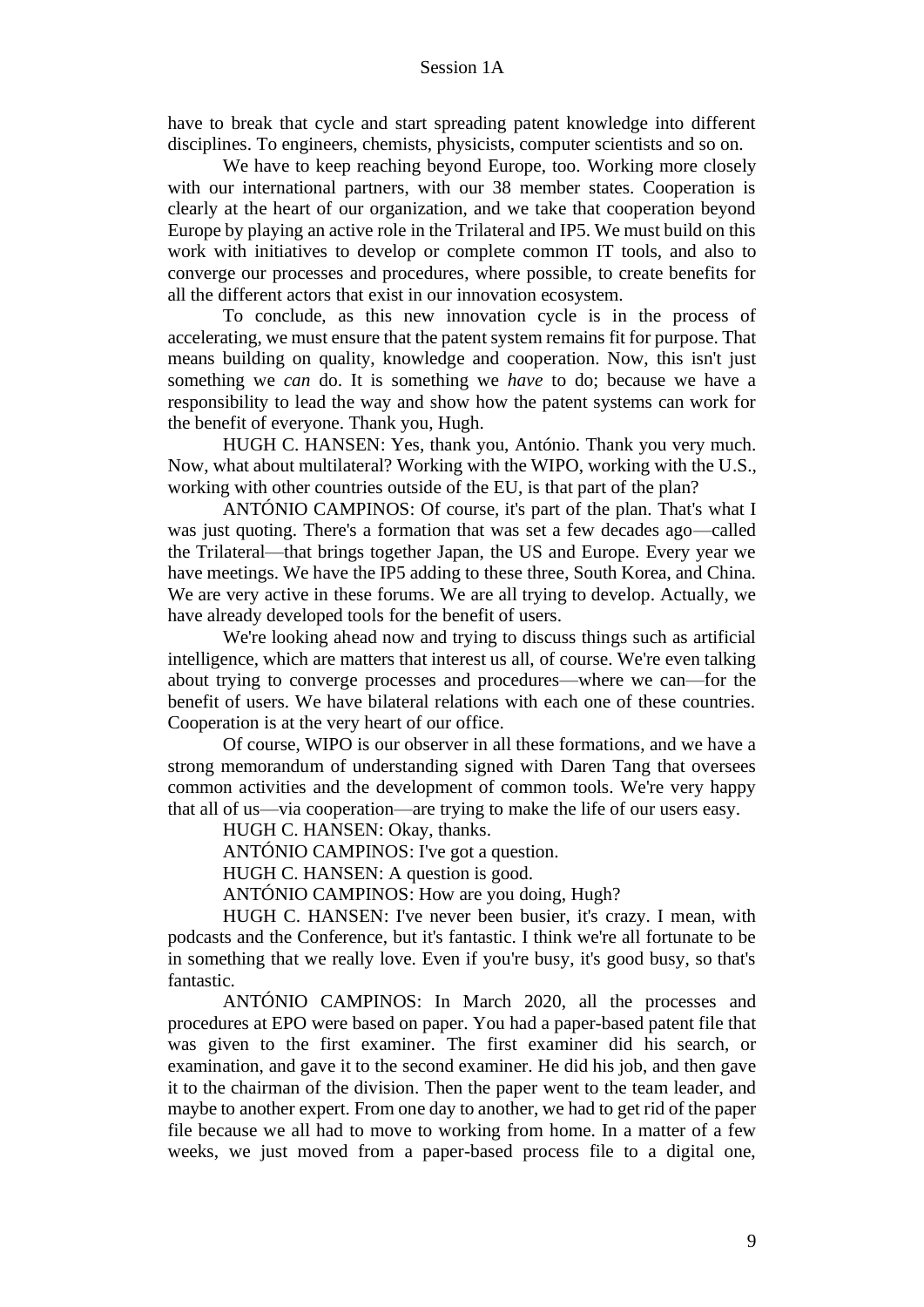something that people here at the EPO would have said was impossible. But suddenly, because of the pandemic, it was made possible. It's unbelievable.

HUGH C. HANSEN: Yes, it's a brave new world, but that brave new world also can rob us of IP, so we have to be careful about it. AI. Are you a big fan of AI?

ANTÓNIO CAMPINOS: Yes. Actually, we've been using AI for quite some time. We're using AI for machine translation. We have an agreement with Google, but now we're developing our own internal algorithms. We have AI on pre-search, which is to say, 30%, 40% of citations of relevant citations are produced by an AI algorithm. We have AI for classification as well. For preclassification, which means routing the file to the examining division. For presearch, we already have AI. We, of course, are like the other offices, and Daren knows that very well. We are all working very hard to bring in as much AI as possible to replace mundane tasks, and to increase the number of relevant tasks done by a machine.

Then we have AI as a legal issue. We have cases in the US, and in Europe, on the first invention allegedly invented by AI. The patent application was rejected by the receiving section. I think the name of the applicant was DABUS. I think both in Europe and in the US, we rejected it, and now the case will be discussed by the Board of Appeal, which is entitled to present an application on AI.<sup>18</sup> For us, for now, the inventor needs to be a natural person. But that may evolve over time, of course.

HUGH C. HANSEN: Okay, all right. Well, thank you very much. Now we move on to Shira, who has been a player and leader in almost all of these organizations. Copyright Office, a couple of times, and now she's back as Register. IFPI, international phonogram industry. PTO, WIPO, Oxford research. If there's anyone who can talk to us about the global as well as US aspects of this, it's probably Shira. Shira, the floor is yours.

SHIRA PERLMUTTER: Great. Thanks, Hugh. It is wonderful to be back with all of you at the now venerable Fordham conference, even if it is virtual this year. I have to say I'm really looking forward to next spring in New York. What I'd like to do is to start by identifying what I see as today's overarching challenges for the copyright system globally, and then talk about what we're doing on these fronts in the United States.

I would divide the current challenges into four groupings: data, accessibility, the roles of intermediaries, and the impact of new technologies. First of all, data is absolutely key for copyright in today's world. It's needed to make online markets function smoothly and efficiently, and it's needed to ensure the appropriate treatment of creators. I'm talking about both the accuracy of the data and the availability of the data. We need accurate data with information about works and authors and owners, who owns what, who should get paid, and how can they be contacted. We need the data to be available to would-be users and licensees and to analysts and academics. Among the challenges are the fact that some databases are public, others are proprietary, and there are often divergent formats and standards being used.

Second challenge: accessibility. I'm talking here about the accessibility of copyright services and the copyright system around the world, especially for

<sup>18</sup> Information on the appeal is available at https://register.epo.org/application?number=EP18275163&lng=en&tab=doclist.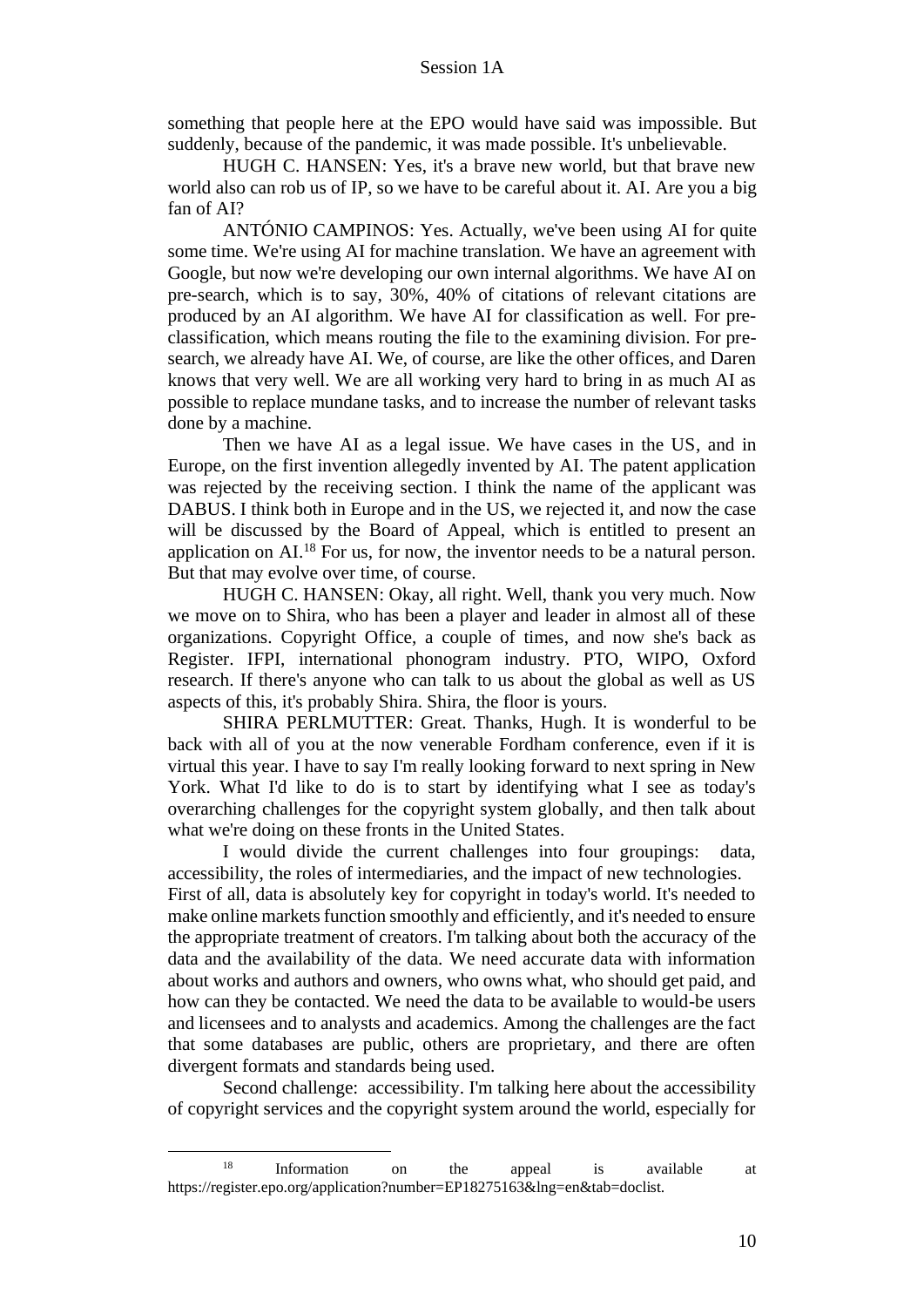smaller and less sophisticated stakeholders. This is, of course, the theme of WIPO's World IP Day this year.

We are in a world these days in the copyright space where everyone is now both an author and a user of copyrighted works virtually, just as soon as they start using the internet. We need to make sure that they're aware of what that means and that they have the necessary tools to use or license or enforce their rights. Part of that involves reaching out to underserved communities. Both António and Daren alluded to this. This includes women, it includes minority groups, it includes geographic areas in each country with historically less participation in the copyright system. We are looking to enhance, and when I say we, I mean globally, awareness of copyright and to make copyright understandable and affordable to all of these groups. That will increase the diversity of the content that we all enjoy.

Third, what are the roles and responsibilities of the various players in the distribution and value chain which has become tremendously complex and also international in the digital world? I see two different aspects to this. One is controlling piracy. Who should be doing what, and in what circumstances? That includes the ongoing debates about potential liability and safe harbors, but it's not limited to those discussions.

There's a lot of focus on whether this should be dealt with through legislation or whether voluntary agreements and the adoption of best practices could be an effective solution. There's a related, but somewhat different question that has been raised in some circles and in some countries, and that is, how value is shared. Who is getting what share of the total pie? In what circumstances is payment to creators necessary or appropriate? Of course, different countries have different scopes of exceptions, and that's the subject of ongoing debate, including discussion of the press publishers' right in the EU, which I'm sure we'll hear more about shortly.

The last of these challenges is the impact of new technologies on IP. Of course, this question is constantly being asked and discussed as the technologies of the day keep changing. I'm sure every year there are several panels at Fordham devoted to this. Today's focus, as has already been suggested, is artificial intelligence, and it raises a number of IP policy issues in addition to its use as a tool in IP administration. One question for us is copyrightability: can a computer be an author?

The question that I think is more difficult is the question of the input of material—the infringement question. There are massive amounts of data needed for machine learning. Some of that data will be copyrighted works. When are licenses needed or appropriate? And the related issue is text and data mining. This is an activity that provides very valuable insights and benefits the public in many ways. The question is, to what extent should the copyright owner or owners be able to control the terms of data mining, and for which types of users? In the EU, this has been approached through the Digital Single Market Directive,<sup>19</sup> and in the US primarily through the application of fair use plus licensing.

Let me talk a little bit about the US response to these challenges. I'll focus on the Copyright Office, on our ongoing activities, including the

<sup>&</sup>lt;sup>19</sup> Directive 2019/790 of the European Parliament and of the Council of 17 April 2019 on copyright and related rights in the Digital Single Market and amending Directives 96/9/EC and 2001/29/EC, 2019 O.J. (L 130).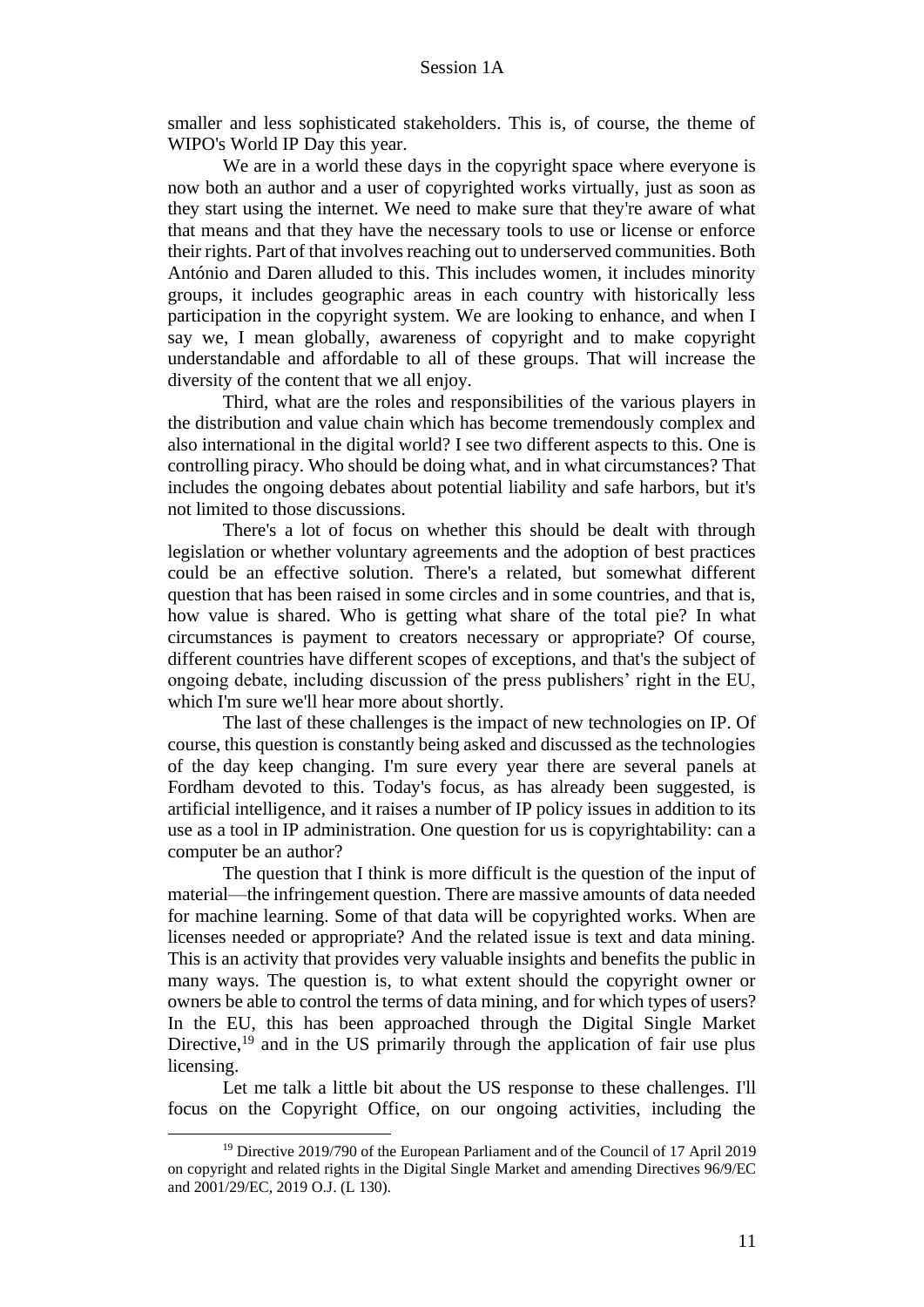international implications. As to the first two challenges, which are data and accessibility, we are working to modernize and democratize the copyright system. We're doing that in a number of ways.

First of all, modernization of our IT. We are building a state-of-the-art Enterprise Copyright System, $20$  which will be all digitized, easy to use, with connected and searchable data sets. That will include our services for registration and for recordation, and also access to our historical records. The system has been written in such a way that there's less need for expertise to use it than has been the case in the past, so it'll be easier for the average person without legal advice. It is, I want to make clear, open to international participation and use. We're hoping it can serve as a model to our counterpart offices around the world who are interested in developing similar systems. We're going to be looking for ways to maximize the usefulness of those data sets and the connectivity of those data sets going forward.

The second thing I want to mention is the Music Modernization Act.<sup>21</sup> This statute set up a new Mechanical Licensing Collective, or MLC, which began operating on January 1st. The law requires a musical works database to address the longtime problem of identifying the right copyright owner to pay. The database will have information about both domestic and foreign musical works, the identity and the location of the copyright owner or owners, and information about the sound recordings in which the musical works are embodied. The musical work information will include the title, the copyright owner, ownership, shares and percentages, contact information, songwriters, administrators, and many internationally used unique identifiers, such as ISWC, $^{22}$  ISNI, $^{23}$  and IPI. $^{24}$ 

I won't go into too much detail, but just to say, a musical work copyright owner would include a foreign or domestic collective management organization that has copyright ownership, and it will not include personally identifiable information. Although the legislation doesn't explicitly address the GDPR,  $^{25}$  the Collective has indicated it will follow the GDPR, and is in discussion with European copyright owners.

The data is not owned by the MLC or its vendors, and it's available to the public in a searchable online format free of charge. Anyone can make a bulk download of the database for a fee not to exceed the Collective's marginal cost. That could be particularly useful to international  $CMOs<sup>26</sup>$  and businesses and other organizations. Although the database is based on US usage, foreign markets can benefit from the improved transparency and access to ownership data.

We're also very excited about the fact that we're now setting up the first small claims court for IP ever in the United States. It's limited to copyright at

<sup>&</sup>lt;sup>20</sup> Further information is available at https://www.copyright.gov/copyrightmodernization/.

<sup>21</sup> Music Modernization Act of 2018, Pub. L. No. 115-264. 132 Stat. 3676.

<sup>22</sup> International Standard Musical Work Code.

<sup>23</sup> International Standard Name Identifier.

<sup>24</sup> Interested Parties Information.

<sup>25</sup> Regulation (EU) 2016/679 of the European Parliament and of the Council of 27 April 2016 on the protection of natural persons with regard to the processing of personal data and on the free movement of such data, and repealing Directive 95/46/EC (General Data Protection Regulation), 2016 O.J. (L 119).

<sup>&</sup>lt;sup>26</sup> Collective Management Organizations.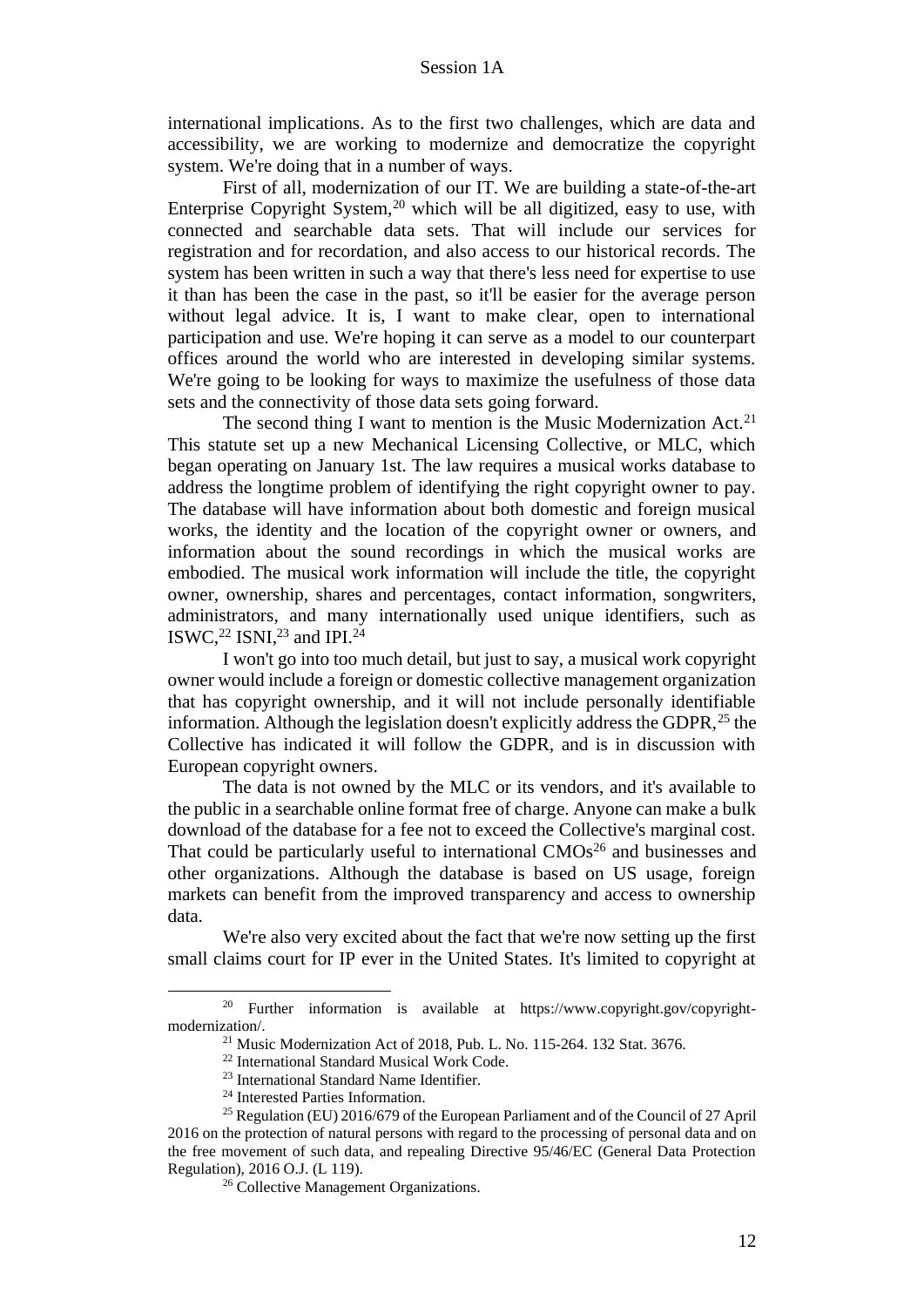this point. It will be set up by the end of this year, and it will allow individuals and those with copyright claims or defenses involving small amounts of money to vindicate their positions. This will be a voluntary system because of some constitutional constraints in the United States. We are now consulting with the public and preparing implementing regulations and in the process of hiring the judges. Equally important, we're very involved in doing outreach and education to make sure people are aware of this option. We have a dedicated web page already with  $Q\&A$ ,<sup>27</sup> even though the system is not yet operational. I do want to stress that it's open to international participants. They can bring claims in this new forum, but they cannot be sued there unless it is a counterclaim to a claim that they've brought.

HUGH C. HANSEN: Okay, Shira. Now, Shira, 1 to 10, how likely are these things going to happen that you want? 10 meaning yes, they will definitely happen.

SHIRA PERLMUTTER: Let me note that we are very involved in looking at the issue of Section 512 and on legislative discussion of that following our report a year ago.<sup>28</sup> We're also quite involved in looking at the AI policy issues, including working closely with both WIPO and the Patent and Trademark Office. Happy to answer any questions about those issues as well. On your 1 to 10 question, which things are you talking about, because the MMA is already in effect and the small claims will be in effect.

HUGH C. HANSEN: I'm trying to get an overall picture. You've been Register for how long now?

SHIRA PERLMUTTER: Five months.

HUGH C. HANSEN: I think there's a problem with the real world not paying attention or even having people trying to stop things. Internally, to Congress, it's this, this, etc. Supreme Court has done some crazy stuff. Just a thing on the future. Is it looking good? Is it okay? Is it not looking good? You can use any word you want. 1 to 10. 10 is it's great, 1 is obviously not. A little bit of a gut feeling about where we are in copyright.

SHIRA PERLMUTTER: It's an exciting time for copyright. I think some of these activities that we're involved in, that WIPO is involved in, that other copyright offices and governments around the world are involved in, are looking very positive. There is an attempt to reach out and to make sure people are aware of all of their rights and responsibilities. There's much more international dialogue and discussion going on than in the past. I think we are at an exciting time and I feel positive. It's hard to answer that question very generally because there's so many different issues to address. If I have to give one overview, I would say optimistic.

HUGH C. HANSEN: Good, good. How about fellow people on the panel? Any comments or thoughts for Shira?

DAREN TANG: Hugh, can I ask a question?

HUGH C. HANSEN: Yes.

DAREN TANG: Shira, one of the things that I've discovered is that policymaking in copyright, or helping people to meet policy in copyright, is really difficult because the data is split across many different actors. Are you facing the same challenges?

<sup>27</sup> Further information is available at https://www.copyright.gov/about/smallclaims/faq.html.

<sup>28</sup> 17 U.S. Code § 512.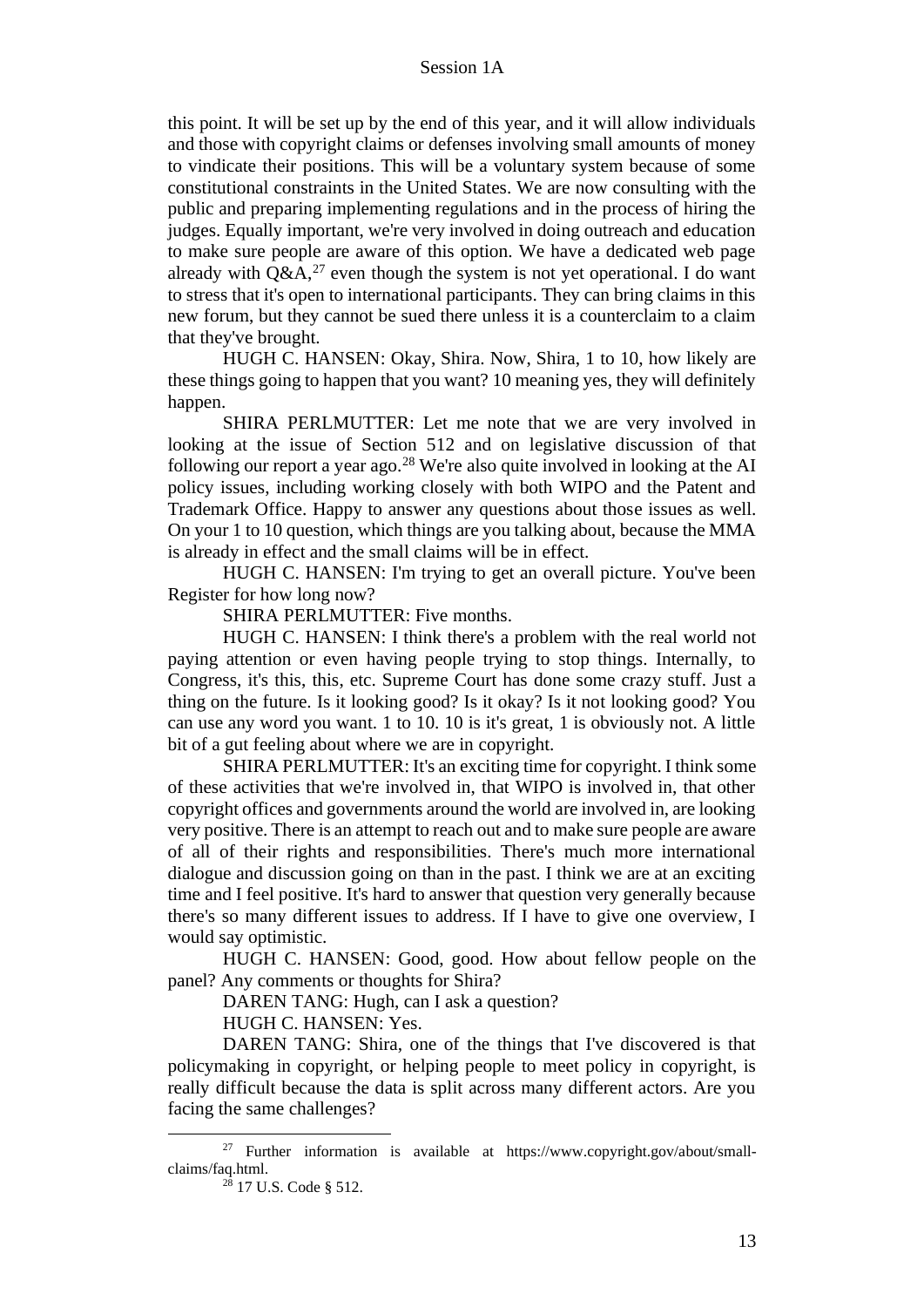SHIRA PERLMUTTER: Yes, and that's part of what I was alluding to, about the proprietary databases. I agree that that's a challenge. I think people are understanding that that's a challenge. Part of what's happening with the MLC and the Music Modernization Act in the United States is understanding how important that data is. That is something we need to keep working on. There are ways that data can be made available without compromising proprietary interests, and we need to focus on how best to do that.

HUGH C. HANSEN: We do have a comment from Deborah Newman. It says, "My guess is that this database is going to take years before it's live." I'm not sure which database she's talking about. All right. Anyone? All right. Thank you very much, Shira. We're going to have general discussion at the end of which we can do the bigger picture.

One of the things I want from leaders is where are we going and how hard it is and everything else. Of course, you're going to be enthusiastic and everything else. I'm trying to get a sense of the difficulties, not just the challenges and excitement, but the difficulties. In any case, okay, now we have I think, Marco. How are you by the way?

MARCO GIORELLO: I'm fine, thanks a lot Hugh and hello everybody and thanks for having invited me, again in particular to this panel, of course, which is an honor.

HUGH C. HANSEN: You're with the European Commission, correct? MARCO GIORELLO: Yes.

HUGH C. HANSEN: How do you like that?

MARCO GIORELLO: I like it a lot. I've been in the Commission for more than 20 years now and copywriter around 10 years, which is actually what I will talk about.

HUGH C. HANSEN: Well, that's an important position you have, and it was responsible for a lot, many years ago, of getting a tremendous amount of stuff through. One of the things early on is that nobody knew copyright, and so in a Commission, Head of Unit of Copyright says it went up, now everyone is out there ready to think about it and everything else, so actually, there's probably less freedom than it was. But 1 to 10, Marco, optimistic about your—You're going to tell us what they are, but I want to know beforehand, what do you think?

MARCO GIORELLO: Optimistic about what? About the future of copyright, about the challenges ahead?

HUGH C. HANSEN: About the future of copyright. I guess I'm the only one thinking about these things. One thing is, what does it look like? Are we going to be able to achieve stuff if there's opposition? I'll wait till the end. Go ahead, forget the question.

MARCO GIORELLO: I will start first by looking back, but hopefully, this will also bring us somehow to the future. Why the last 10 years? Not only because this is pretty much the time that I've been dealing with this fascinating subject, which is copyright in European Union, but also, because this has been a really an extremely intense period for copyright in Europe, to an unprecedented level.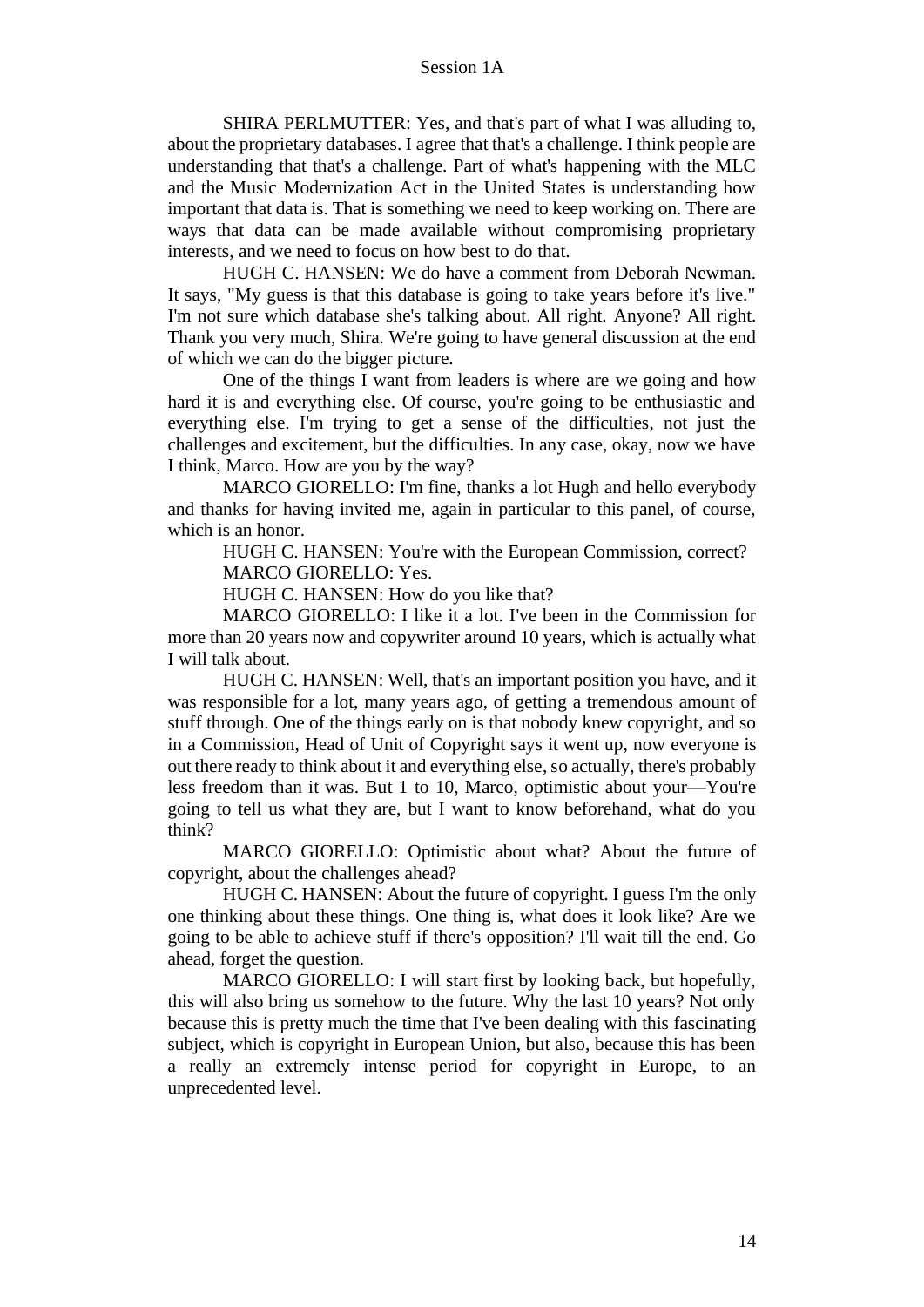We had seven new legislative instruments over the years, five directives and two regulations: Orphan Works Directive,<sup>29</sup> Collective Rights Management,<sup>30</sup> implementation of the WIPO Marrakesh Treaty,<sup>31</sup> implementation of the WIPO Marrakesh Treaty, $31$ Broadcasting, Content Portability,  $32$  and last but not least, the Directive on Copyright in the Digital Single Market,<sup>33</sup> which is the biggest thing that probably everybody is aware of. I counted almost 100 judgments of the European Court of Justice over the last 10 years of dealing with copyright and this has had an impact as well, I will come back to that in a moment. The main driver has been the evolution of the digital economy and the way copyright has been impacted by the internet. I think this is clear for everybody. As I often say, in my experience, regulating copyright in the 21st Century, means in essence, regulating the internet.

This has brought the discussion about copyright clearly to another level over the last years. Internet has triggered a large scale of use of copyright protected content, has multiplied the actors; new actors like platforms have emerged. Ordinary people, as has been said already before, interact with copyright sometimes as authors, sometimes as users. This is really something which has brought copyright everywhere in the internet environment.

Two main trends that I have identified over the last few years. One is that I think I can say that EU legislation has increasingly used copyright as a tool for market regulation. This has been done over the last years, with all the instruments that have been mentioned before, mainly with the goal of addressing the perceived market imbalances between the different actors in the value chain and to protect the weaker contractual party.

Market regulation has translated in a number of targeted interventions, covering the relationship between different actors in the value chain. The relationship between rights holders and online platforms: for example Article 15 and Article 17 of the new copyright directive;<sup>34</sup> the relationship between individual creators and their contractual counterparts in the "fair remuneration" chapter of the directive; but also the relationships between users and rights holders which has been dealt with in the broad range of new rules on exceptions that we have introduced over the years.

Second, and this is more a driver coming from the European Court of Justice, the case law has increasingly framed the copyright disputes into a balance between different fundamental rights, as recognized by the European Charter. The right to property, the freedom of expression and the right to

<sup>29</sup> Directive 2012/28/EU of the European Parliament and of the Council of 25 October 2012 on certain permitted uses of orphan works text with EEA relevance, 2012 O.J. (L 299).

<sup>&</sup>lt;sup>30</sup> Directive 2014/26/EU of the European Parliament and of the Council of 26 February 2014 on collective management of copyright and related rights and multi-territorial licensing of rights in musical works for online use in the internal market text with EEA relevance, 2014 O.J. (L 84).

<sup>&</sup>lt;sup>31</sup> Marrakesh Agreement Establishing the World Trade Organization, Annex 1C, 1869 U.N.T.S. 3 (1994).

<sup>&</sup>lt;sup>32</sup> Regulation (EU) 2017/1128 of the European Parliament and of the Council of 14 June 2017 on cross-border portability of online content services in the internal market text with EEA relevance, 2017 O.J. (L 1768).

<sup>&</sup>lt;sup>33</sup> Directive 2019/790 of the European Parliament and of the Council of 17 April 2019 on copyright and related rights in the Digital Single Market and amending Directives 96/9/EC and 2001/29/EC, 2019 O.J. (L 130).

<sup>34</sup> *Id.* arts. 15 and 17, 2019 O.J. (L 130).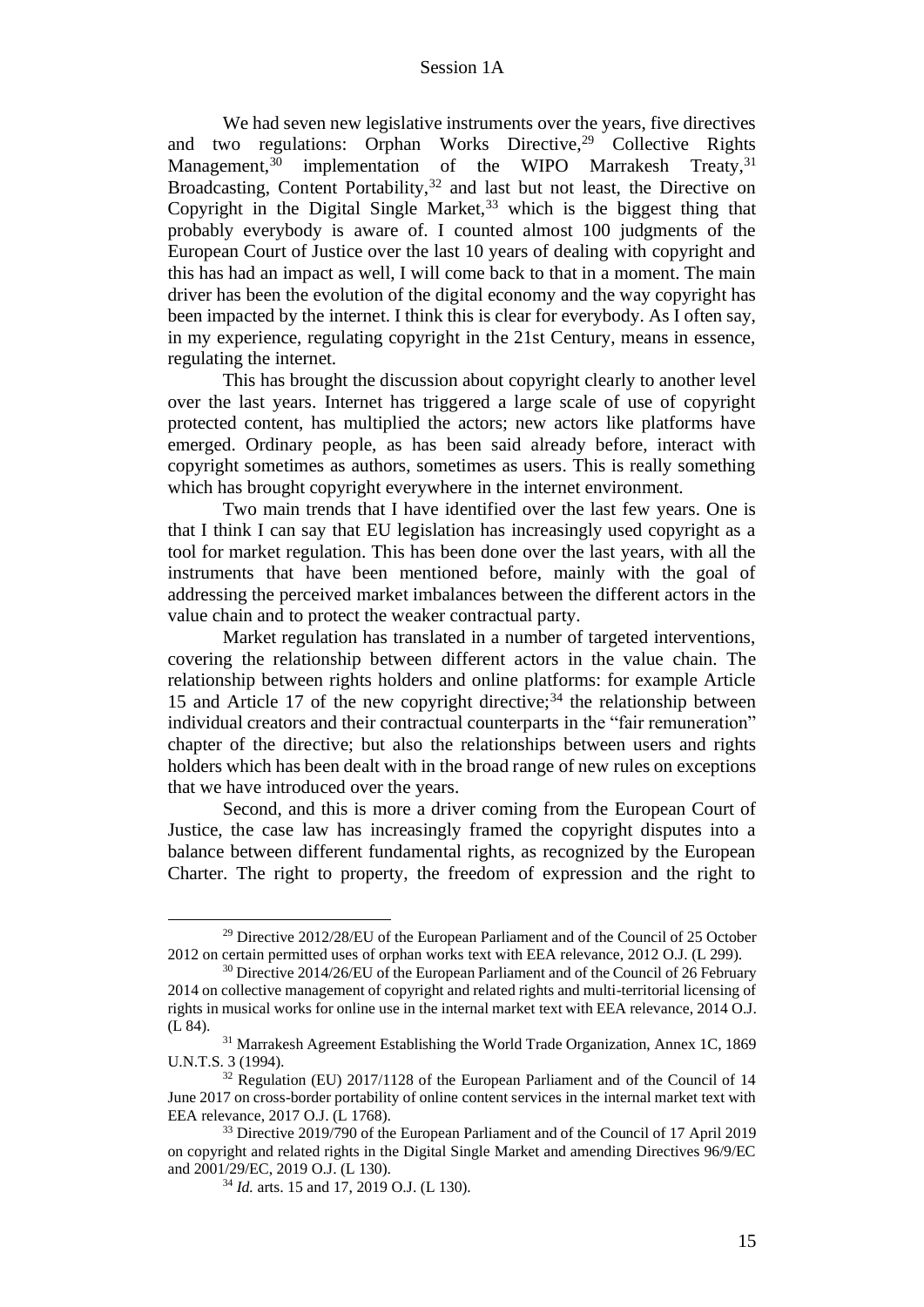conduct business. In this context, freedom of expression is increasingly come to the fore in internet copyright cases.

Let's not forget that we don't have a fair use in Europe, but we have a closed list of exceptions. We have had dozens of judgments about exceptions to copyright, where the court has stressed the importance of implementing exception effectively to protect the freedom of expression of the users. Recently, we even had the judgment in the *Pelham* case<sup>35</sup> where the Court of Justice seems to have introduced a sort of "rule of reason," in the interpretation of the scope of copyright in order to take into account the freedom of arts and expression. This was a case about music sampling.

Finally, still in the case law of the Court of Justice, we've had the recent judgments where, in relation to the question whether hyperlinking is a copyright protected act or not, the court has linked freedom of expression with the smooth functioning of the internet and concluded that in some cases—right holders may need to proactively take action, notably to apply technical protection measures, to protect their content online.

This is an entire ecosystem where, by legislation, and by means of the evolution of the case law, we are increasingly in a context of regulation of relationship between different parties and the need to find the right balance between them. To conclude, where does this leave us? What are the questions that are triggered by these trends that will bring us to the future in European debate about copyright?

The first issue is whether in the future we are going to see more collective management as a tool for rights holders to increase their bargaining power with the larger online platforms. To some extent, I think is interesting to note that some sectors, like press publishers, are increasingly advocating for collective management and possibly even mandatory collective management.

The second question is whether we are still purely in a system of contractual freedom and exclusive right, as we have traditionally understood the copyright framework since the 1996 WIPO Treaties<sup>36</sup> and the 2001 copyright directive $37$  in Europe. Or whether and to what extent the most recent legislation, with all this elements of market regulation, is starting to change the paradigm and to put a limit on contractual freedom in order to regulate the market.

My final point, my final question to the future is, what is going to be the impact of this new regulatory environment on the business models, both from the side of rights holders and the side of users. And I think the bigger question that we have in Europe at the moment is whether we are going to see more consolidation from the rights holders side as a means to increase their bargaining power in regards to big internet players, or whether things are going to work the other way around, with smaller service providers and smaller rights holders.

HUGH C. HANESEN: Okay. To what extent on a day-to-day basis do you deal with the WIPO? Do you deal with U.S. people about copyright, or is it

<sup>35</sup> Case C-476/17, Pelham GmbH and Others v. Ralf Hütter and Florian Schneider-Esleben, ECLI:EU:C:2018:1002 (2019).

<sup>36</sup> WIPO Performances and Phonograms Treaty, 2186 U.N.T.S. 203 (1996); and WIPO Copyright Treaty, 2186 U.N.T.S. 121 (1996).

<sup>&</sup>lt;sup>37</sup> Directive 2001/29/EC of the European Parliament and of the Council of 22 May 2001 on the harmonisation of certain aspects of copyright and related rights in the information society, 2001 O.J. (L 167).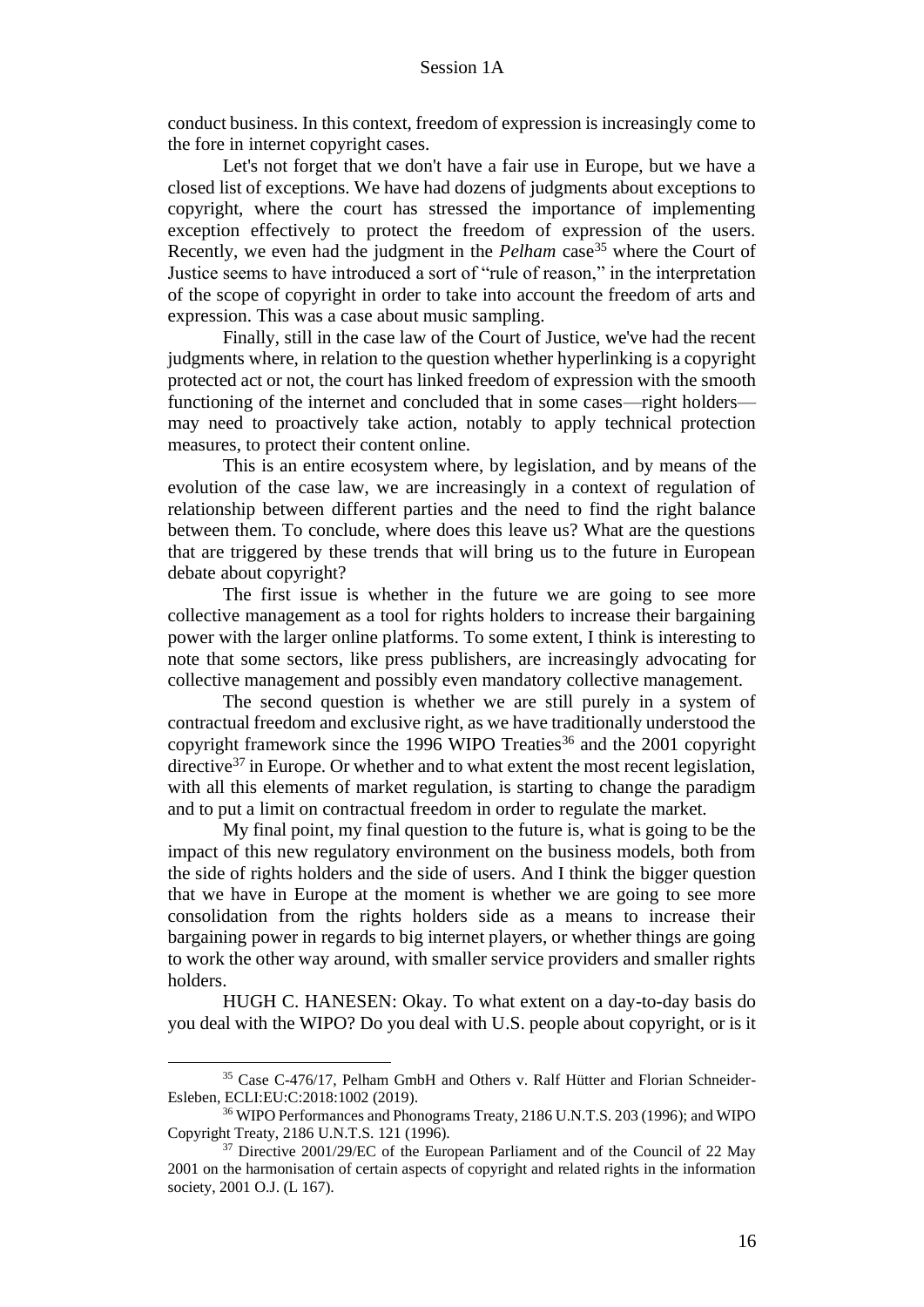just that you have so much on your hands just doing the EU part, is that enough to keep you very, very busy?

MARCO GIORELLO: We do on a regular basis. Of course, both do with the WIPO and with the US. If I have to say what I think, we have with the US once every couple of months, then it depends, but we have some contacts. And with the WIPO, on a much more regular basis because, of course, we are part of the work on copyright which is ongoing and there are always discussions. I think we should do more, but you're right that the discussions and the European agenda has been, over the last years, always somehow coming a little bit as a first priority. Actually, I would even say, even from the message that I get at the political level, and it has been difficult, but I think we have managed, maybe not perfectly yet, to make space basically for international cooperation and reaching out.

HUGH C. HANSEN: For instance, fair use in the U.S., which we've been having some very interesting stuff going on it. EU hasn't said nothing about fair use, I think, because everyone recognizes it's American and for that reason, we can't really just adopt it. Are you doing fair use stuff without calling it fair use?

MARCO GIORELLO: Well, I think no, but I understand why some commentators may think that this is the case. It is true that we are getting more and more into a delicate exercise of copyright with other fundamental rights, as the current debate around Article 17 of the copyright directive shows.<sup>38</sup> This is not fair use, it is still done in the context of a close list of exceptions harmonized at EU level, but the balance often requires a delicate case by case assessment. This brings us back to what I mentioned before on the recent trends of the EU Court of Justice case law.

HUGH C. HANSEN: Marco, there is at least one question. Could you let us know when the guidance on Article 17 of the DSM Directive will be released?

MARCO GIORELLO: Very soon. It seems I cannot escape the question; this is what everybody is asking me these days. Very soon.

HUGH C. HANSEN: Okay.

MARCO GIORELLO: It is the type of question that I get every day of course.

HUGH C. HANSEN: This is another question, and anyone can answer. What are your thoughts about an aggressive public outreach policy, winning the hearts and minds of the public in Europe about copyright?

MARCO GIORELLO: Well, yes, it would be very useful. The question is how to do it. I think that I agree with what Shira said, that we need to reach out more people, but it's difficult. It's difficult because there are, in my experience, a lot of competing interests in this area and it is very difficult for policymakers to come up with a coherent message, simple enough and appealing enough for the public, but the idea is good. It's the practice that is more difficult.

HUGH C. HANSEN: Thank you very much, Marco. We're moving on now. Renata, who was late, not on her own accord, but for technical reasons,

<sup>38</sup> Directive 2019/790 of the European Parliament and of the Council of 17 April 2019 on copyright and related rights in the Digital Single Market and amending Directives 96/9/EC and 2001/29/EC, art. 17, 2019 O.J. (L 130).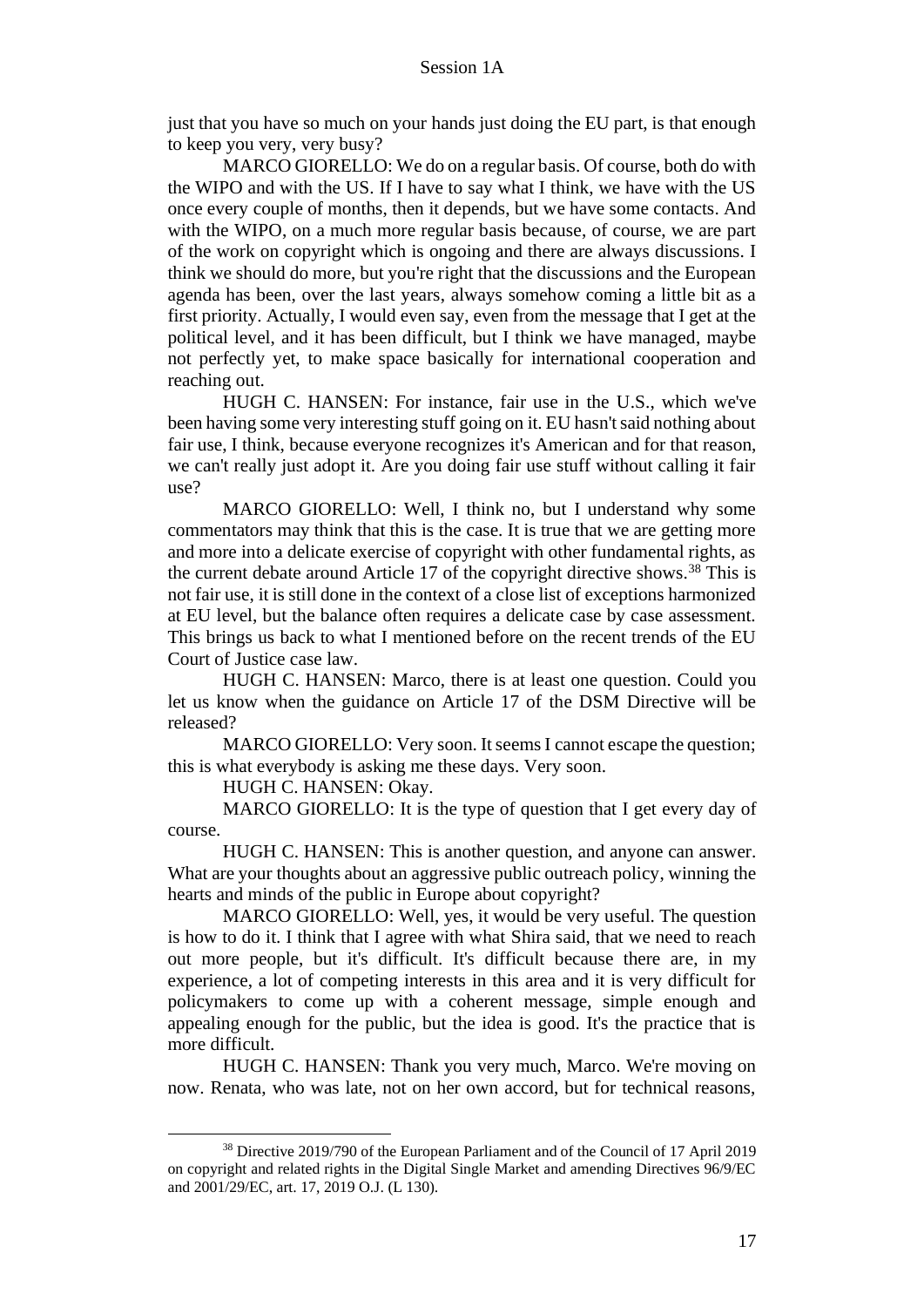who has been in government and is now out of government. She's with Sullivan & Cromwell. Renata, It's all yours.

RENATA HESSE: All right. Thank you and thanks to your team for all the technical assistance. It took us several tries, but I'm here. I'm very glad to be here. It's nice to be with everyone, to see some old friends who I haven't seen in a long time, but I, like Shira, am really looking forward to actually seeing everybody in person next spring in New York. Fingers crossed. Just a few comments. I wanted to talk a little bit about what's been going on at the antitrust division from Obama to Trump, and then I might touch a little bit on some predictions for the Biden administration, although I don't have any particular insight [inaudible] exactly what is going to happen in the IP area and then the antitrust area.

I'm an antitrust lawyer, which makes me a strange person at this conference. There is periodically a lot of discussion about the intersection of IP and antitrust. There was a lot of activity during the Obama administration when I was the Acting Head of the Antitrust Division, and then a lot of discussion in the Trump administration around these issues. To me, I think, one of the key things I wanted to start with is, did a lot change?

There was a lot of change in rhetoric, I think. There were a feverish number of statements of interest filed in IP cases, business review letters, all sorts of activities put together under what was called the New Madison approach. But I don't think that the law really changed very much. I think that's because there really wasn't any actual enforcement that took place in this area during the Trump administration, and neither was there during the Obama administration. This was a policy issue that people talked about a lot and thought was very important, but in terms of the issues around standard-essential patents, and injunctions, and patent hold-up, and patent hold-out, we didn't actually see cases brought by the antitrust agencies other than, I'll put to one side for the moment, the *Qualcomm* case<sup>39</sup> that the FTC brought around these issues.

I think that it's a very important point in particular, around injunctions and injunctive relief. I think it was two years ago, here, that I was speaking on this panel, and I said something about *eBay<sup>40</sup>* and there was a patent lawyer on the panel who said, "I disagree with *eBay* and how it thinks about injunctions and patent cases." *eBay* has not changed. *eBay* is still the law of the land. Until it's replaced by the Supreme Court with something else, I think the way the law is structured, in the US at least, is that there is no kind of innate right to an injunction on a patent claim. That doesn't mean that you shouldn't get an injunction, if you can meet the standards set forth in *eBay*, but the right to exclude that's provided by the patent laws is limited in some ways. I think particularly in the area of SEPs, <sup>41</sup> where the debate centered around whether seeking injunctive relief could be an antitrust violation, the existence of *eBay* and the law as articulated in *eBay* around injunctions is an important one.

Europe has taken a different path here. The European Commission, DG Comp, <sup>42</sup> made a very concrete effort to find a particular case around the standard-essential patents and injunctions, to take that case, to prosecute it, and to take it up to the European Court of Justice. There is now an actual standard

<sup>39</sup> Fed. Trade Commn. v. Qualcomm Inc., 969 F.3d 974 (9th Cir. 2020).

<sup>40</sup> eBay Inc. v. MercExchange, L.L.C., 547 U.S. 388 (2006).

<sup>41</sup> Standard-essential patents.

<sup>42</sup> Directorate General for Competition.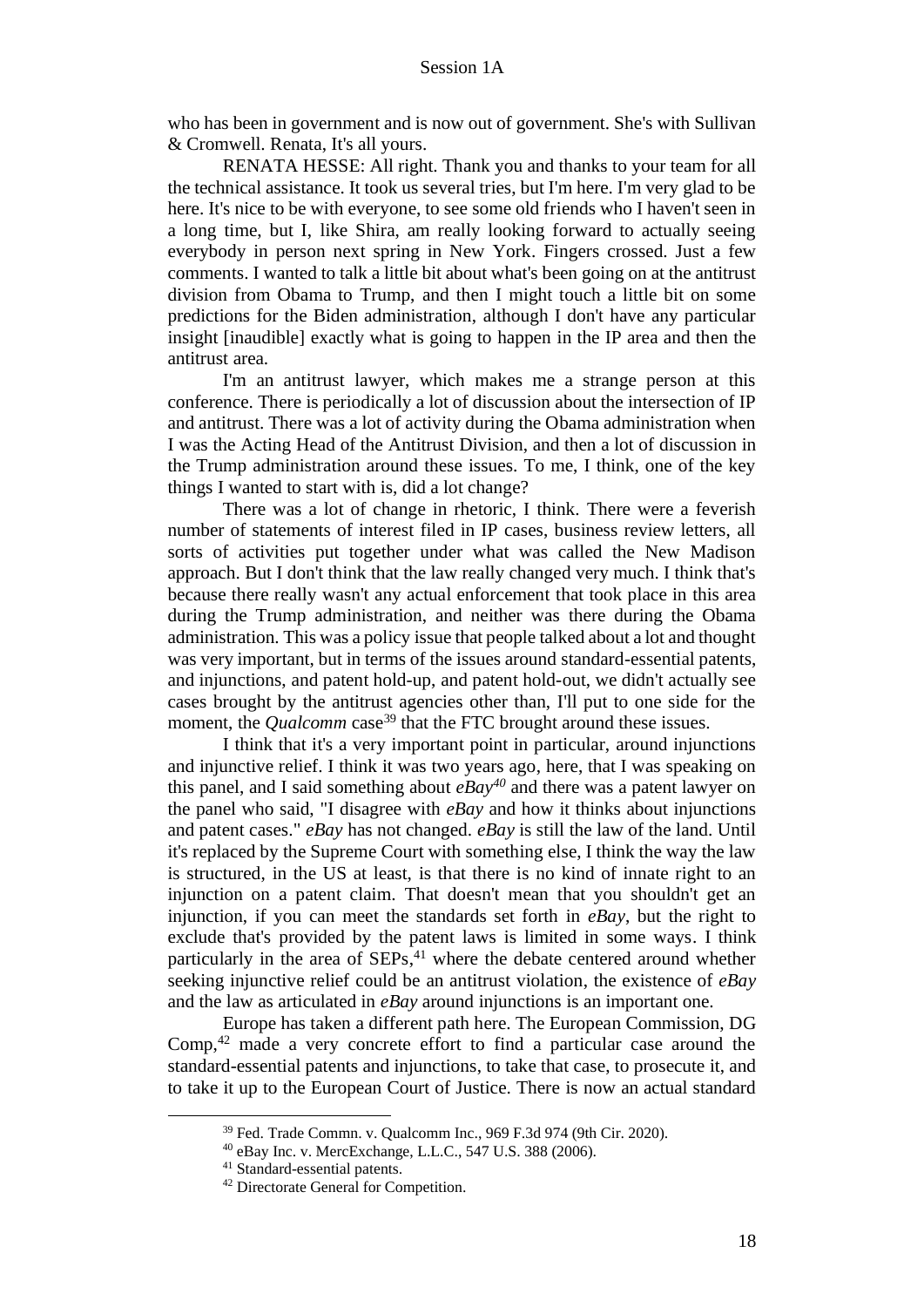in Europe around standard-essential patents and when seeking an injunction does or does not violate the antitrust laws, and I think that's been positive in terms of bringing some clarity to this area.

A couple of concrete thoughts. It's my very firm view that there is a role for antitrust in connection with standard-essential patents. As I've said a number of times, I think that role can be and probably is quite narrow, but I do believe that IP can be used in ways that harm competition, obviously built beyond the fundamental right to exclude, and that that harm can be actionable under some circumstances, and I think the courts have been consistent on that for a long, long time. There are cases where courts have found that the enforcement of a patent right, or the pursuit of enforcement of a patent right through shared litigation, for example, can violate the antitrust laws.

I do think the narrative that antitrust has no role to play here and that antitrust and IP are somehow in opposition to one another is both incorrect and also actually harmful. I've always viewed the two disciplines to work together towards encouraging innovation and research and development, and I think both play a critical role in driving our innovation economy.

The second thing I wanted to say is there was this way in which holdout and hold-up were brought into parallel places during the Trump administration in the antitrust sphere, and I actually think that's just fundamentally incorrect. Hold-out is not a creature of antitrust by itself. Now, the antitrust division during the Trump administration was very careful to talk about something called collective hold-out, and collective action can be a violation of the antitrust laws, and collective hold-out as described can be an antitrust violation. But hold-out by an individual firm in a patent license negotiation is really a creature of the patent laws and not a creature of antitrust in my view.

Hold-up is a creature of antitrust. It's a child of the standard-setting process where it's widely understood that the incorporation of a patent in a standard can, but does not always, give rise to market power, and market power is where we get into the antitrust discussion. I think this is a very important point because I really don't think the two theories of harm are equivalent in the antitrust world.

Finally, I know I'm running out of time, but I wanted to make a very quick comment about the IEEE Business Review Letter<sup>43</sup> and the Trump administration's letter relating to the 2015 Business Review Letter,<sup>44</sup> which I signed. The Business Review Letter process is designed to give businesses certainty about how the government, the antitrust authorities, will view prospective conduct.

That certainty is really a key part of the process. While it's theoretically possible for something to come to light that changes the positions taken in a Business Review Letter, they are, by their terms, limited to conduct that is subscribed with precision in the letter. It shouldn't though, in my view, be the

<sup>43</sup> Letter from Renata B. Hesse, Acting Assistant Att'y Gen. U.S. Dep't of Justice, to Michael A. Lindsay, Esq., Dorsey & Whitney LLP (Feb. 2, 2015), https://www.justice.gov/atr/response-institute- electrical-and-electronics-engineersincorporated.

<sup>44</sup> Letter from Makan Delrahim, Assistant Att'y Gen. U.S. Dep't of Justice, to Sophia Muirhead, General Counsel and Chief Compliance Officer Institute of Electrical and Electronics Engineers, Inc. (Sept. 10, 2020), https://www.justice.gov/atr/page/file/1315291/download.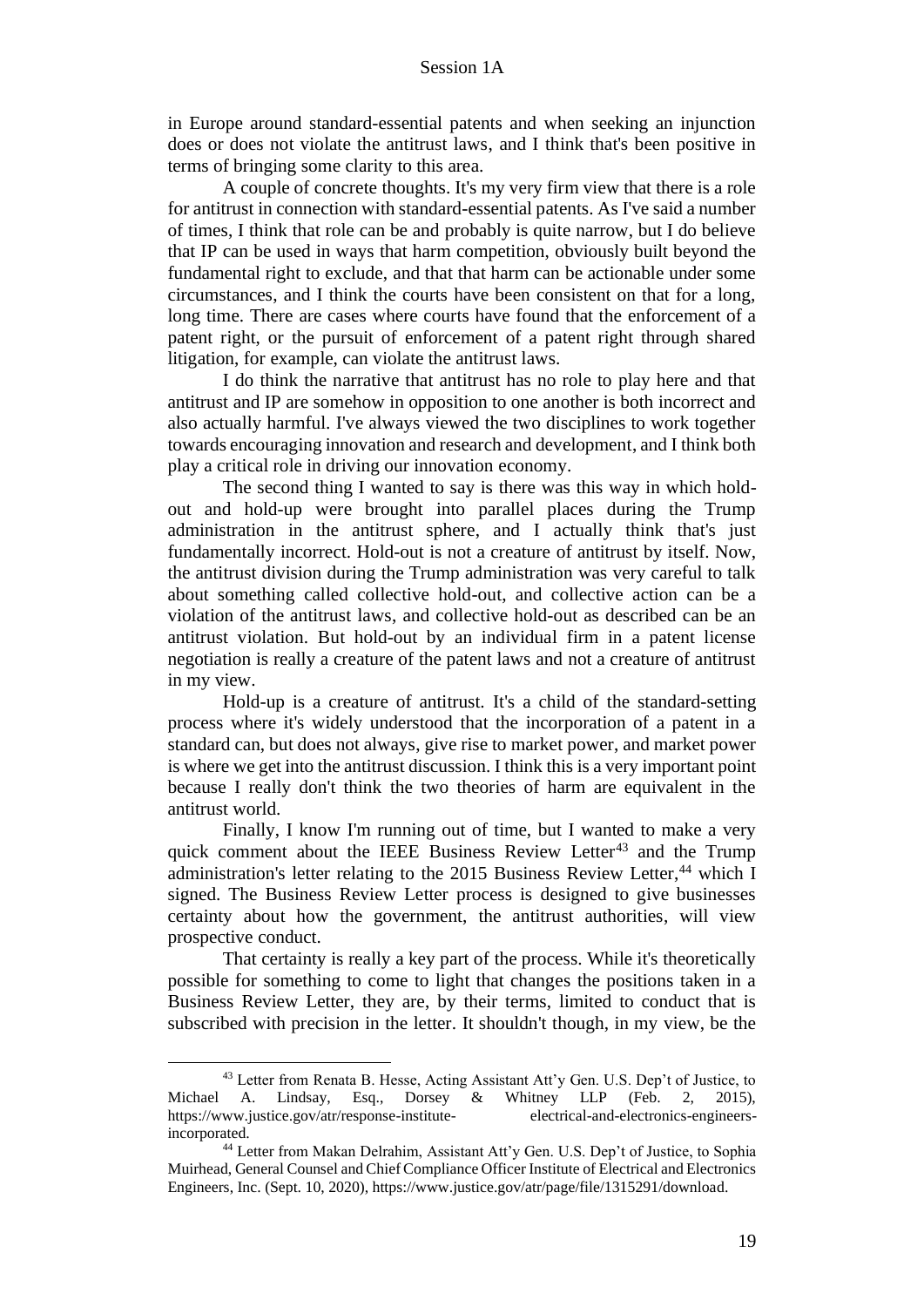case that, without a request for a new Business Review Letter or the presentation of new facts that suggest that the conduct described in the Letter is not the same as the conduct in which the Letter recipient has engaged—the views articulated in a properly issued Business Review Letter shouldn't be changed because the letter has been misinterpreted by people in the marketplace.

I think the 2015 letter, by its terms, was not an endorsement of the IEEE policy. The fact that people interpreted it as one is a public relations issue. I was saddened to see the Business Review process used in that way because I think it harms the process itself. I'm now open the questions.

HUGH C. HANSEN: Antitrust has had ups and downs. I actually worked in the antitrust division as a student for a year and a half. It was a great job, all I did was go through all the cases that they've ever had since 1790. I guess, before there wasn't an antitrust division or something. I found the nono's, I think the 9 no-no's, 10 no-no's, and all this other stuff, were going pretty strong then. Then you have the Chicago School which was really saying that the marketplace should determine most things. Where are we now in this whole spectrum, Renata, in terms of antitrust policy today? Can you describe it or predict how it may be for Biden? Where are we?

RENATA HESSE: *Vis-à-vis* IP specifically, it's a little hard to predict. I do think that the new administration, I'm not sure how different in some ways it's going to be from the Trump administration. I think people expected the Trump administration to be somewhat less active in enforcement, at least in the civil sphere. I think most people think they didn't see that. With respect to IP in particular, I suspect we'll see a shift back a little bit towards the middle in my view, where the interests and views of patent holders are treated similarly to those who license and use patents in their products and services. That's what my expectation is. We'll see a little bit of a drawback in terms of the act of rhetoric, certainly and potentially [inaudible] the policy perspective relating to the use of patents and whether antitrust plays a role in that process.

HUGH C. HANSEN: Hold on. It used to be a question of—is it government action or private action. We went through a period with a tremendous amount of private antitrust suits. These people came over from personal injury or something. And then what about today? I'm out there doing something. Am I more concerned with a company solely, or FTC, or the antitrust division coming after me, or is it difficult to say?

RENATA HESSE: Well, I think in the IP sphere, my hope had always been that either the industry itself would come around to a common view on standard-essential patents and injunction [inaudible] with  $ETSI<sup>45</sup>$  and  $ITU<sup>46</sup>$  and other organizations—both people who represented these patent holders and people who represented implementers trying to come up with a coherent policy position around the enforcement of standard-essential patents and antitrust. That was a very difficult and ultimately unsuccessful process in terms of so-called industry self-regulation.

So I think the courts in private cases have been really taking the laboring over in the US, and we saw this in Europe also, as I mentioned in the *Huawei* case.<sup>47</sup> The courts have been starting to delineate some of the rules around this

<sup>45</sup> European Telecommunications Standards Institute.

<sup>46</sup> International Telecommunication Union.

<sup>47</sup> Huawei Techs. Co. v. Verizon Communication, Inc., No. 2:20-CV-00030-JRG, 2021 WL 150442 (E.D. Tex. 2021).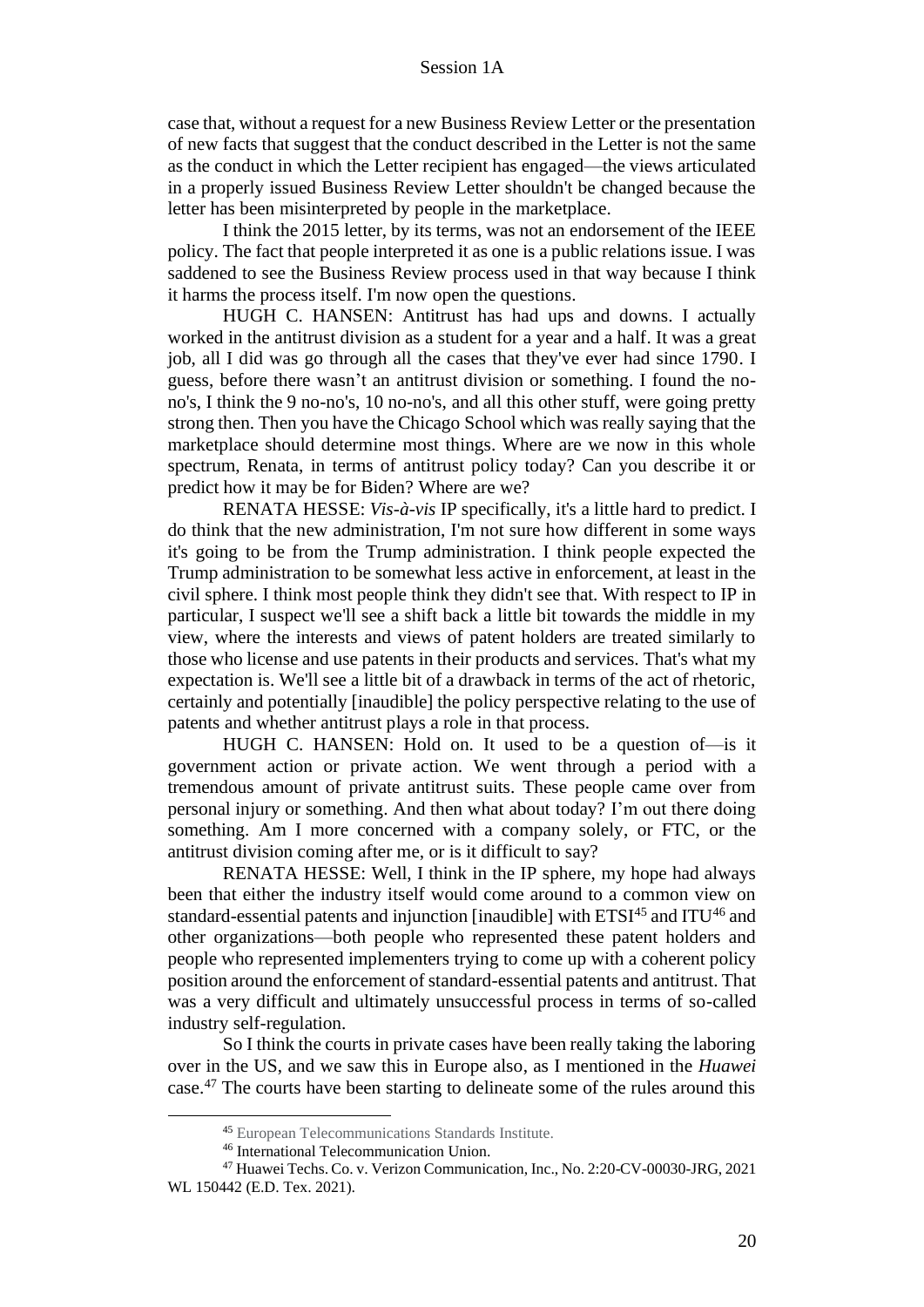and around injunctions and standard-essential patents. For me, I would look more towards private actions and the courts than to the antitrust agencies.

HUGH C. HANSEN: All right.

RENATA HESSE: There's a question about change in antitrust focus of lowest price to consumers for copyright. I'm not sure I get the question, but I'll try to answer it. I think there has been generally a change in focus away from just worrying about the lowest prices to consumers. I think there has been an important recognition that price is not the only thing that matters in the marketplace and making sure the innovation works properly and consumers are getting more and better goods, as opposed to just lower-priced goods, is important. That said, one of the hallmarks of a competitive marketplace is that prices are driven down to as close to marginal cost as the market will allow. Conceptually, it's a little bit difficult to think about that in the copyright context.

HUGH C. HANSEN: All right. From the Copyright Office's perspective, how has the Virtual Card Catalog program have been going? I guess that's for Shira.

SHIRA PERLMUTTER: It's going well. Almost two years ago, we completed the digitization of more than 40 million images from the catalog, which is the entire collection from 1870 through 1977, and it's available to browse now. Now what we're doing is data capture and clean up and enrichment of metadata so that we can have online search capability for the public. It's moving along and it's part of our overall copyright modernization initiative.

HUGH C. HANSEN: All right. Renata, in the academic and advocacy worlds, there's been much talk of bringing back the political dimension of antitrust, rather than just focusing on consumer harm, which you can discuss in a little bit. Any movement towards that in the enforcement world, Renata?

RENATA HESSE: I don't know. There has been [inaudible] that part of the goal behind the Sherman Act, <sup>48</sup> for example, was to make sure that corporations didn't dominate government such that politics and the political world, and the functioning of the government, wasn't effectively delegated to corporate interests. You can see that in the legislative history of the Sherman Act.

I do think, going on today, there's a very robust political dialogue around concentration and whether or not concentration has, not just harmed consumers and workers, but also political speech. One of the things we're seeing is this actual convergence of, I'll call it the right and the left, around the digital platforms and in particular, whether or not the digital platforms control political speech too much. You've seen the Republicans now interested in Twitter and the so-called dominance of Twitter, and Google, and these other companies because they feel like they are somehow limiting the ability of political speech to get out there. It'll be interesting to see whether that either takes shape in a legislative initiative or in some enforcement dimension. I'm not sure what we're going to see. I know it is a big topic in the legislative sphere.

HUGH C. HANSEN: One follow-up on that. In various stages of this, private commercial transactions and others had to worry about whether, in certain periods, they were going to get an antitrust action, and in other periods didn't have to worry at all. In advising clients, which you do, to what extent actually is the antitrust factor important, less important, more important, as you

<sup>48</sup> Sherman Antitrust Act of 1890, 15 U.S.C. §§ 1-38.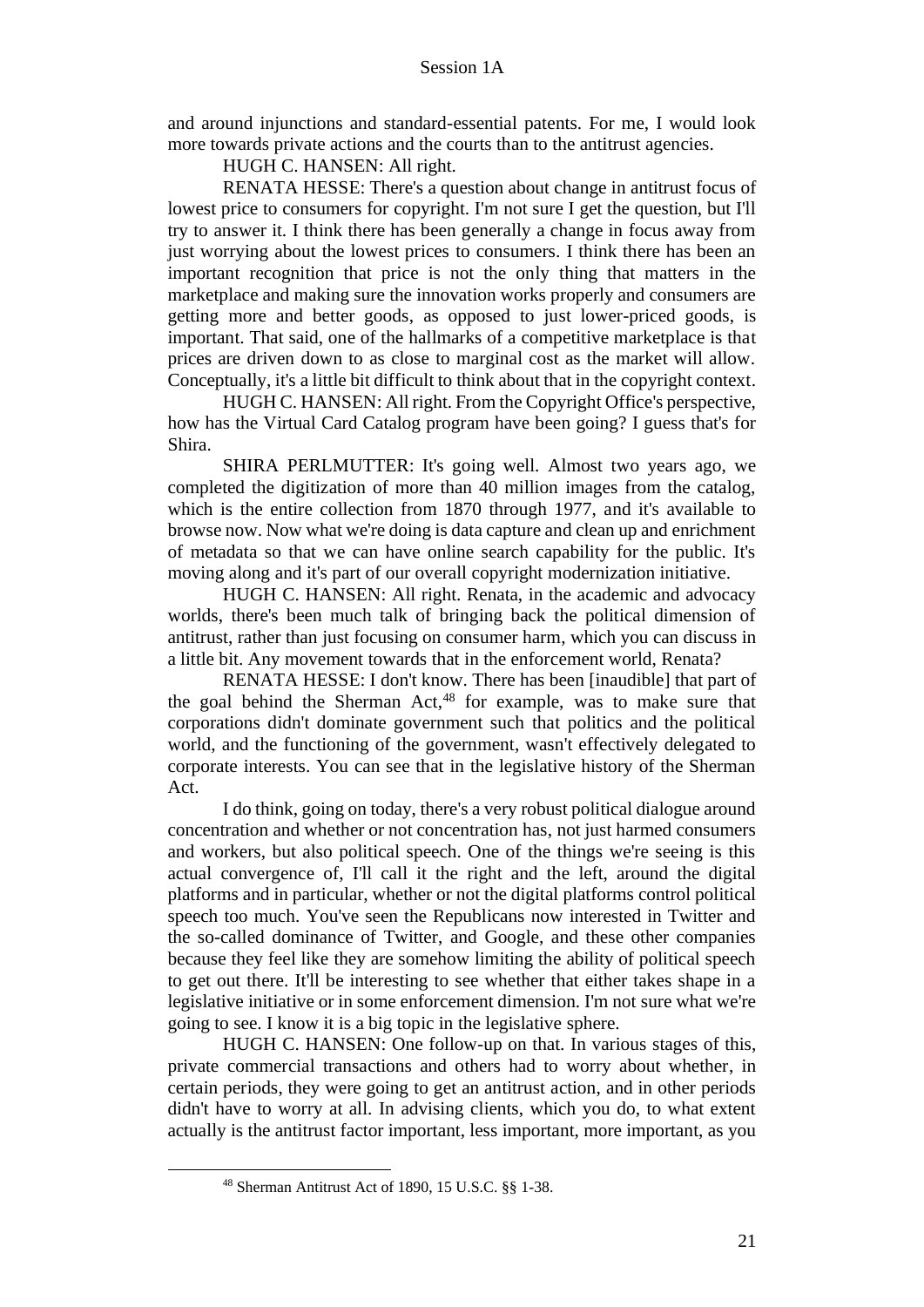say in the future to what they can do and actually have better results from what they can do.

RENATA HESSE: There's a lot being asked of antitrust right now, and I think we will see the Biden administration taking that challenge on. Whether or not you agree with the view that lax antitrust enforcement is the cause of many of the ills that we're feeling in the US, there is a real belief that that's the case and there are people coming into the agencies who share that belief. I'm an antitrust lawyer, and so I think what I do is important and matters, but I think companies are going to be concerned about antitrust and enforcement in the antitrust sphere and I think it is going to matter. I think there will be active antitrust enforcement.

HUGH C. HANSEN: Somebody hasn't said anything. Brian?

BRIAN H. PANDYA: Good morning, Hugh. Good to see everyone and thank you for having me on this distinguished panel. I've been shaking my head enough to express my agreement and admiration for what my other panelists had to say. A few points of disagreement as well, but I want to say, speaking now of course as a private citizen as a former Department of Justice official, (and not on behalf of my firm or its clients) I'm heartened by the comments from Daren, António, Shira, Renata, and everyone else that focused on accessibility, on bringing IP rights to underserved communities, and on education. Those are important, we look at ways to facilitate collaboration for licensing, to promote competition. That's what I spent a lot of my last year at the Department of Justice working on to encourage innovation.

I'm also glad to hear there's a focus on emerging technologies like artificial intelligence, both around issues of AI and  $ML^{49}$  as inventors. But also, I spent a lot of last year looking at some of the cybersecurity concerns. For example, I think we're not that far away from having a malicious actor, whether it would be a state actor or a private entity that tries to bring a data poisoning attack to some of the AI sets being used to review patents. I think there's a lot of thorny issues that national patent offices need to address related to AI and cybersecurity and they are not getting enough discussion.

One last thing, I actually agreed with a lot of what Renata said. We have some disagreement, or view things from different contexts. But there's one thing I would like to say about the New Madison approach to standard-essential patents that was advocated by the Antitrust Division in the previous administration. Fundamentally, it was really meant to move beyond these zerosum notions of patent hold-up versus patent hold-out and encourage standardsetting organizations to implement policies that create maximum incentives both for innovators and for licensees to implement new technology.

As we look forward, I think there's a tendency in the FRAND<sup>50</sup> world and the standard-essential patents world to always look backwards, look over our shoulder at how we handled issues in the past, and I think the 2015 IEEE Business Review letter was very much a product of its time, where we were coming out of a decade of smartphone wars and NPE<sup>51</sup> litigation. I certainly understand and respect Renata's concerns about changing this business review letter. But the fact is, there was concern that it was being misapplied by third parties and people in the Department felt it relied on outdated or controversial

<sup>49</sup> Artificial Intelligence and Machine Learning.

<sup>50</sup> Fair, reasonable, and non-discriminatory.

<sup>&</sup>lt;sup>51</sup> Non-practicing entity.